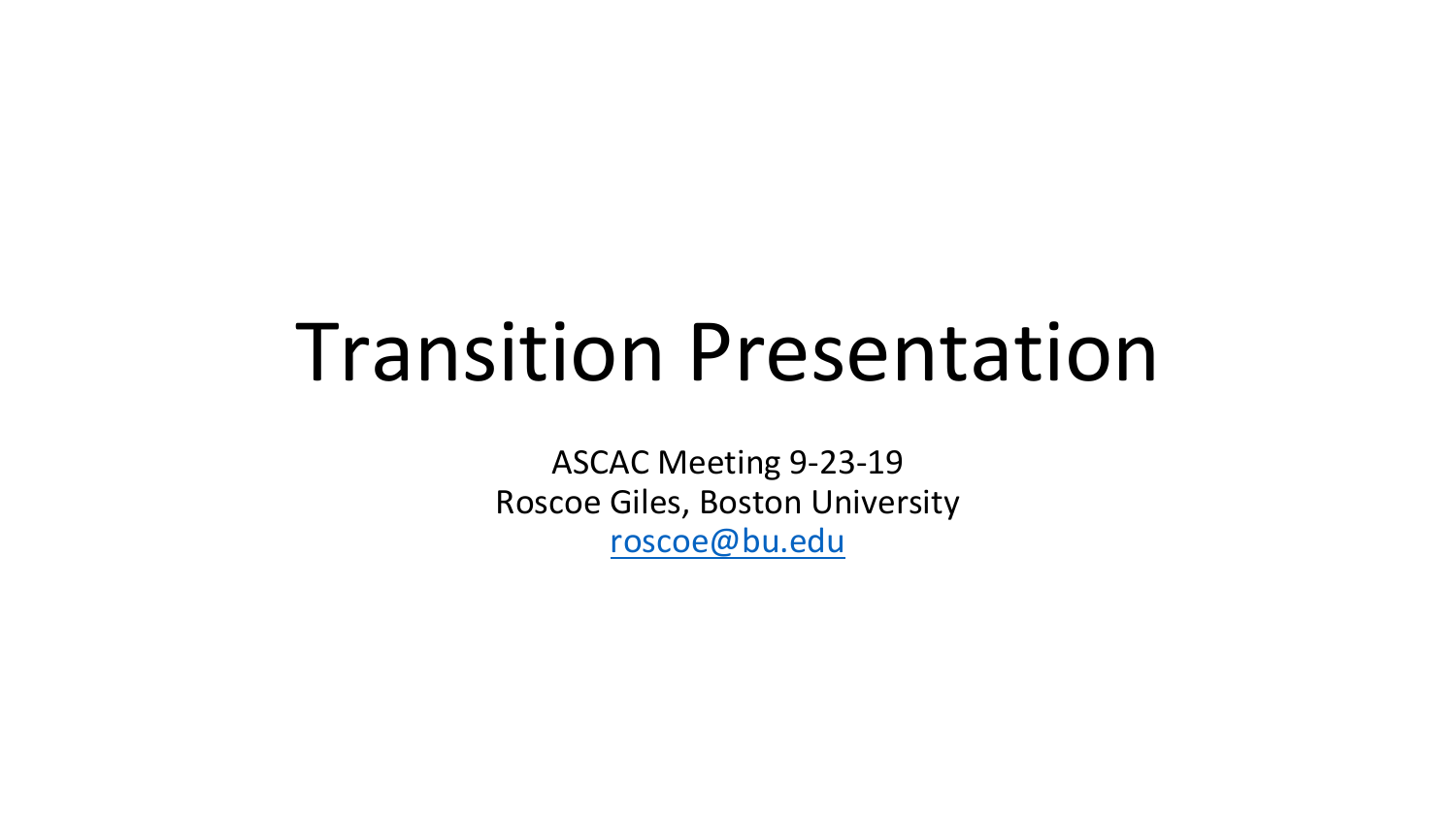## **Outline**

- Charge
- Subcommittee Activities
- Preliminary Findings
- Comments on possible recommendations
- Discussion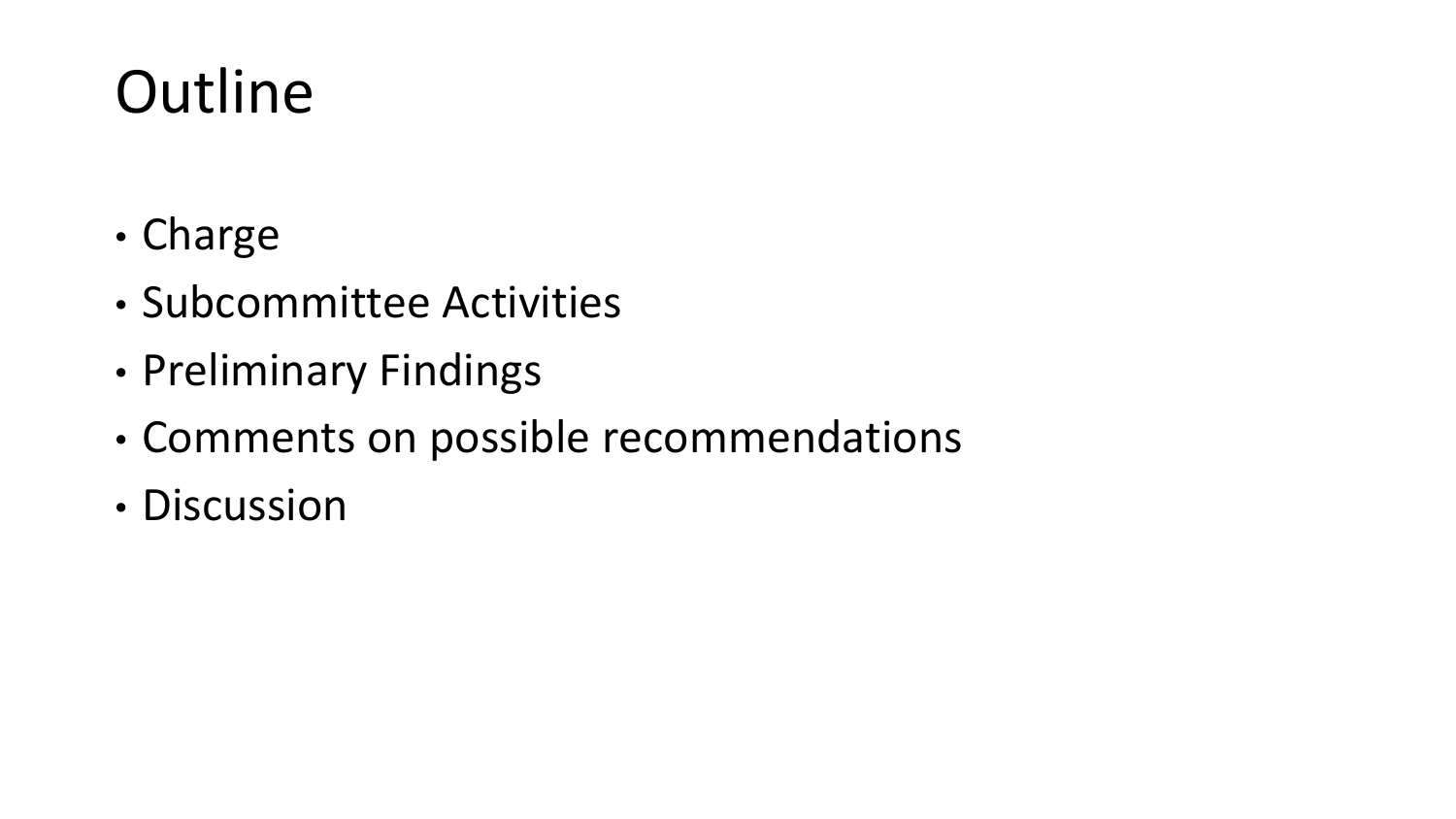### [Charge](https://science.osti.gov/-/media/ascr/ascac/pdf/charges/2018/Transition_Charge_Letter-SC_Binkley_signed.pdf): Subcommittee Charge Elements

#### • **Examine**:

- ECP lessons learned for **managing large collaborations**,
- ASCR's historic **fundamental research investments** in applied mathematics, computer science and computational partnerships at the National Labs,
- **new Research and Development priorities** in artificial intelligence, quantum information systems and strategic computing.

#### • **Recommendations (R):**

- for **capturing the lessons learned** from ECP
- **supporting** the software and hardware technologies and application development from ECP activities
- informing ASCR's **future investment strategy** for its basic research programs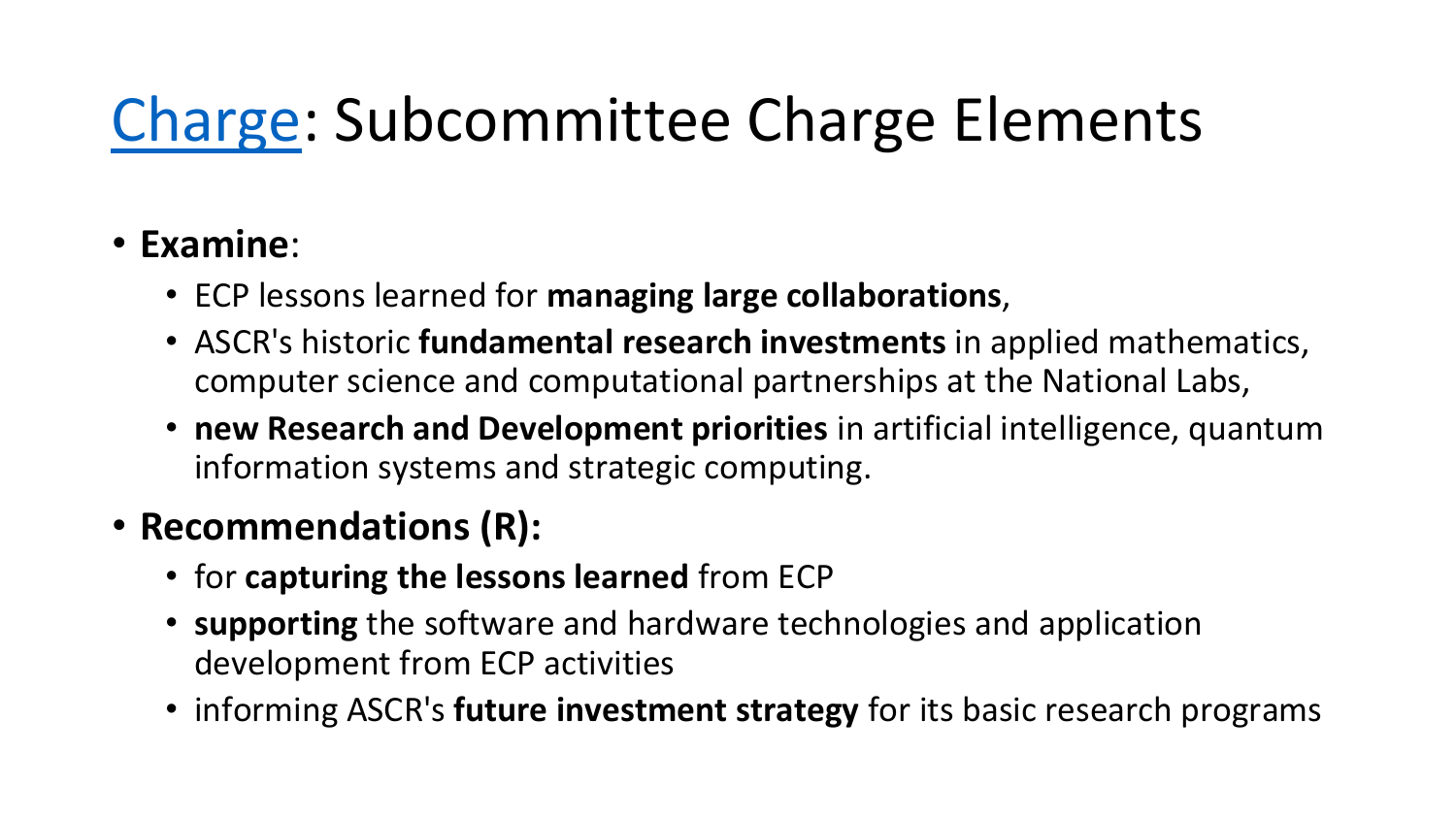### Subcommittee Members

| Jay Bardhan, GlaxoSmithKline    | <b>Richard Lethin, Reservoir Labs (ASCAC)</b> |
|---------------------------------|-----------------------------------------------|
| Alan Edelman, MIT               | David Levermore, UMD, (ASCAC)                 |
| Roscoe Giles, Boston U. (chair) | Juan C. Meza, NSF (UC Merced)                 |
| Fred Johnson, DOE/Retired       | Dan Reed, U. Utah (ASCAC)                     |
| Alexandra Landsberg, DoD HPCMP  |                                               |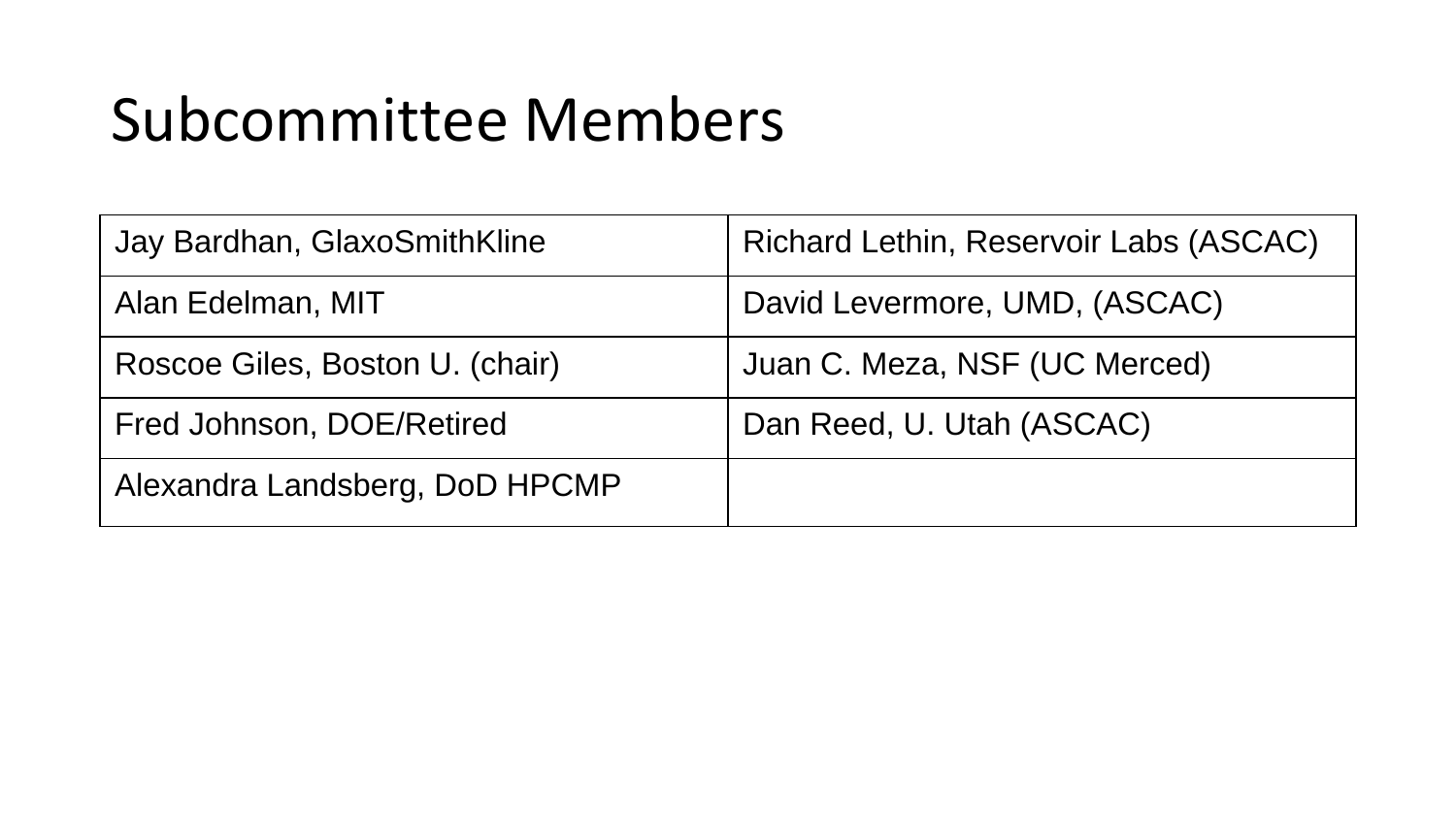### Subcommittee Activities

- Stakeholder Interviews
- Community Meetings
- Reports
- Subcommittee meetings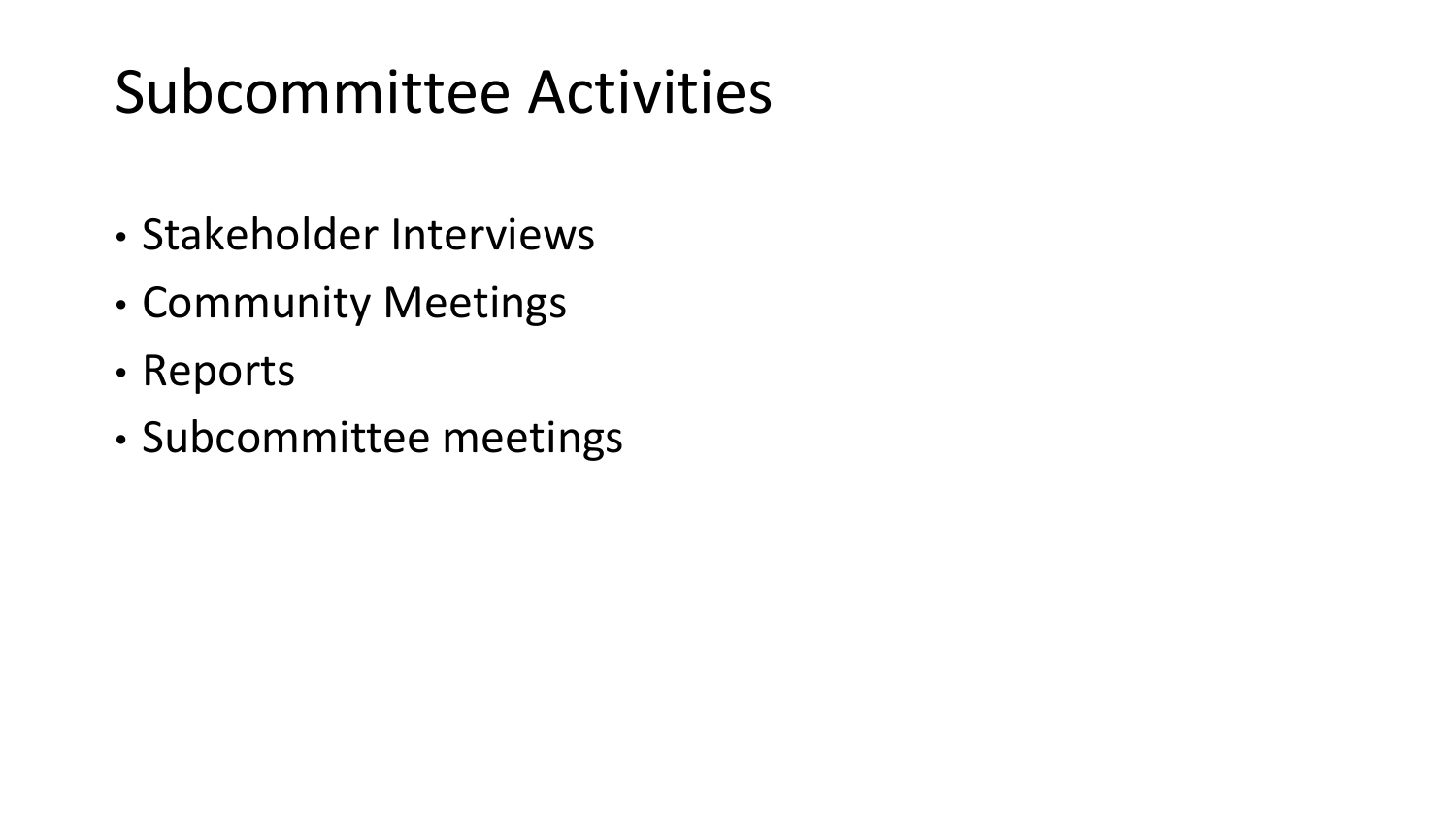## Overview

Budget timeline

Beyond ECP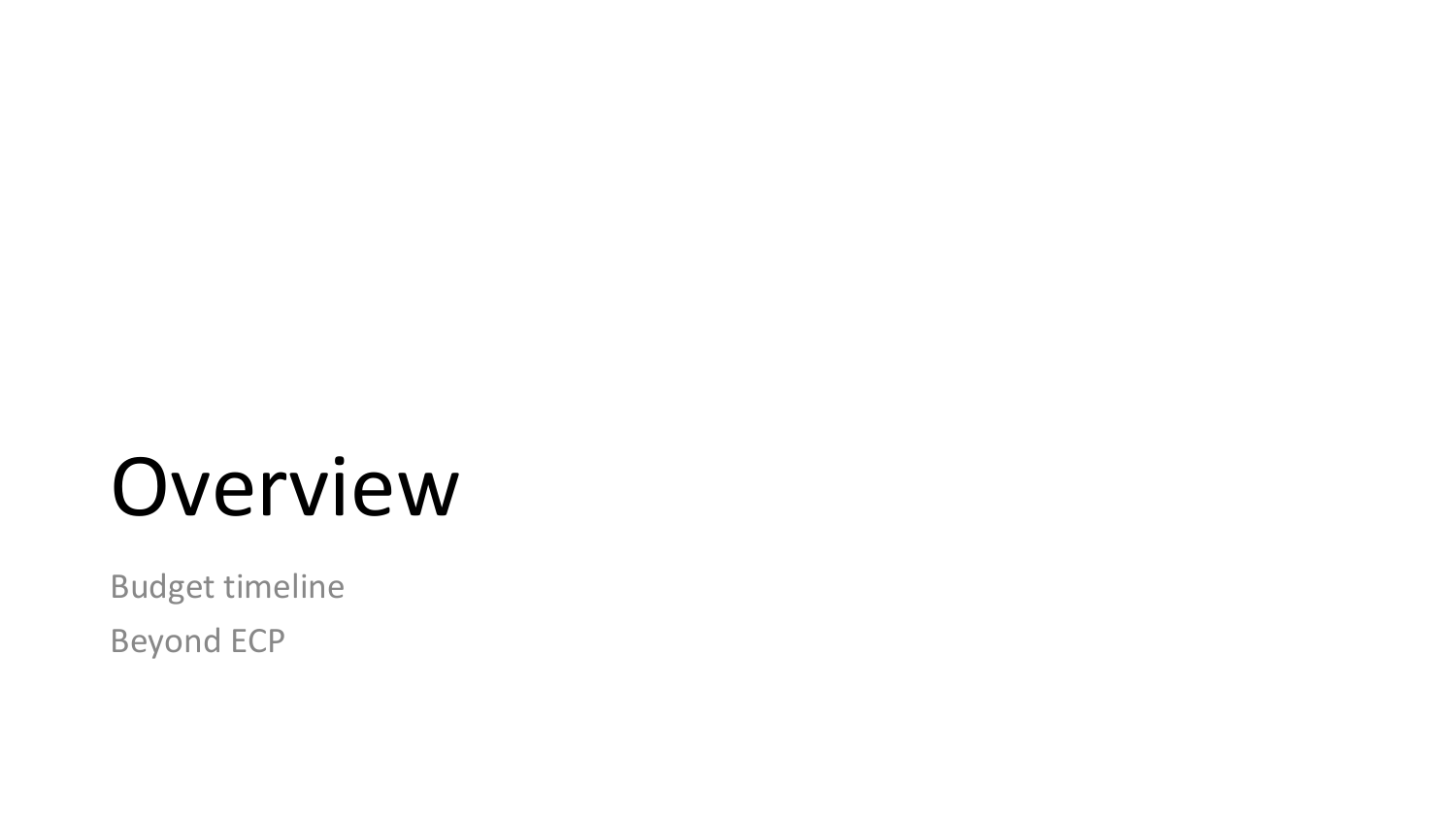### Timeline

ASCR budgets have increased steadily during the exascale era.

*Figure reflects enacted budget except for FY20. SBIR not included.*

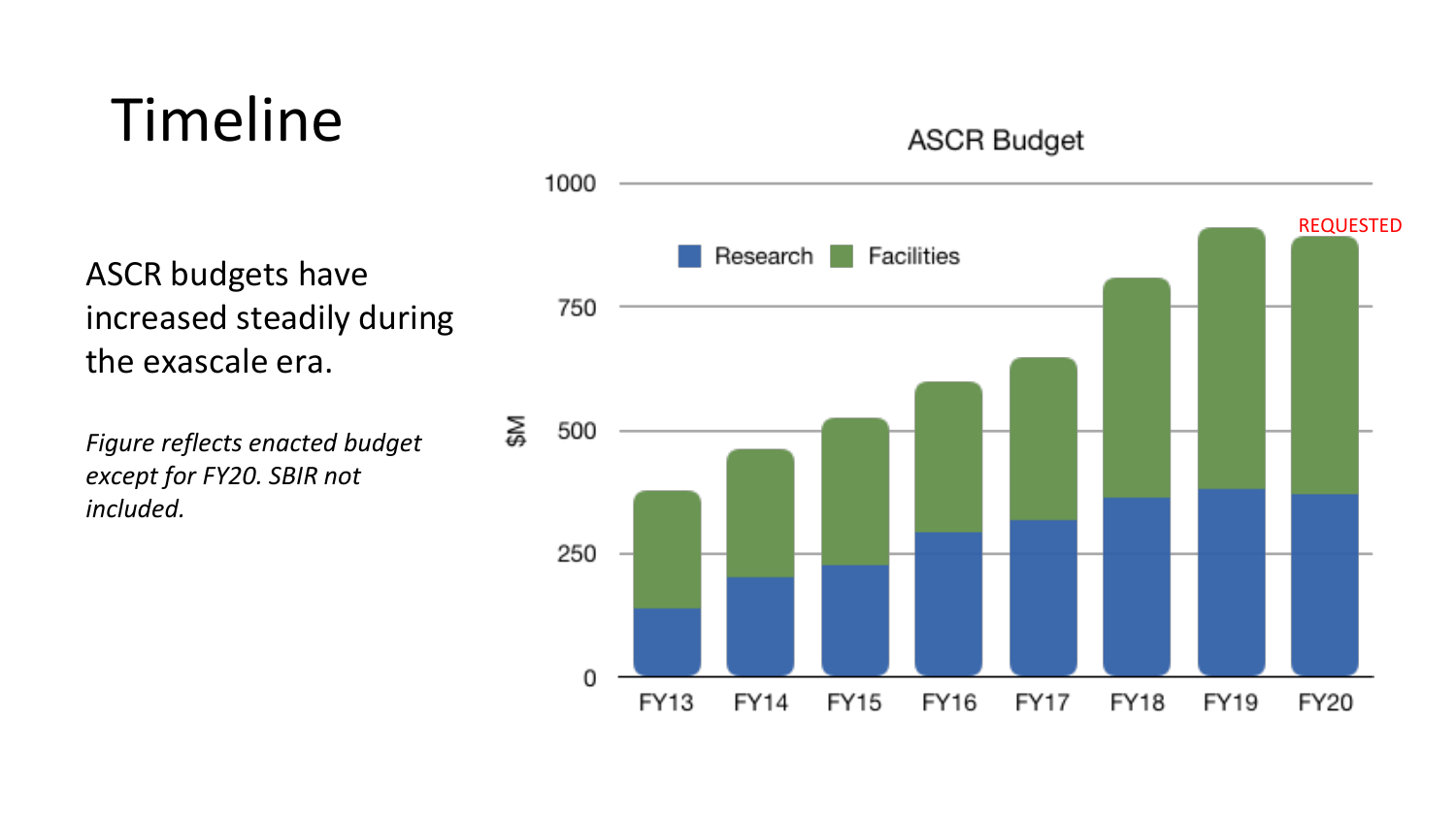#### $\bullet$  nonECP = base research (AM, CS) + REP+...

● Funds were spent on exascale before ECP and grew during ECP



#### **ASCR Research Budget**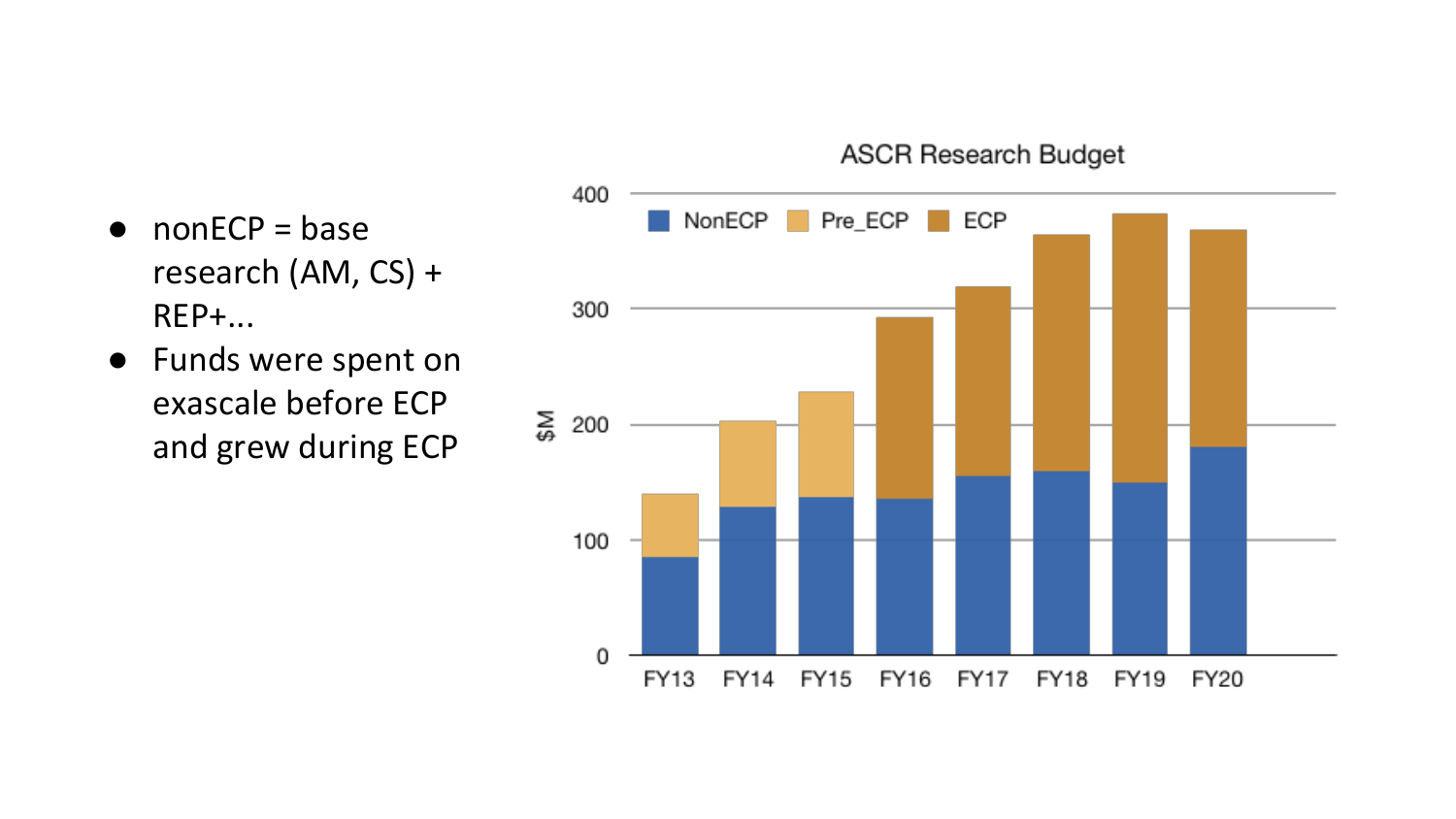

● The recent facilities increases reflect ECI activity.

#### **ASCR Facilities Budget**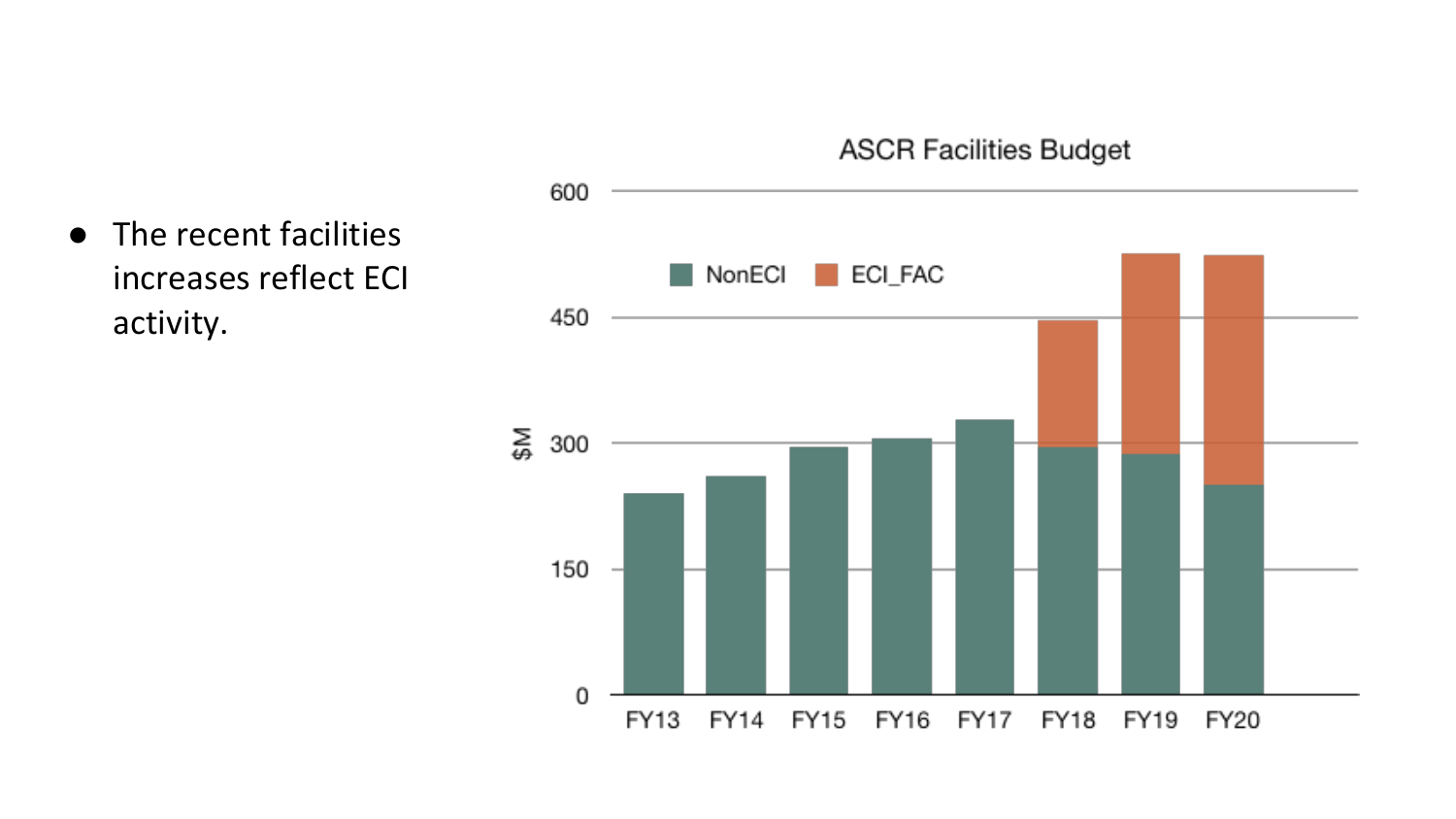### ASCR Research in the era beyond ECP

- Historically: AM + CS + CP core research programs
	- Programs handled start of ECP differently
- During ECP: strong focus on ECP related development (r/D)
- Post ECP: opportunity to: Reinvest in long term research
	- Research questions previously identified, de-emphasized, but still relevant
	- Research questions emerging from exascale computing experience and needs
	- Research questions emerging from external opportunities.
- Opportunities to foster collaborative interdisciplinary research within ASCR portfolio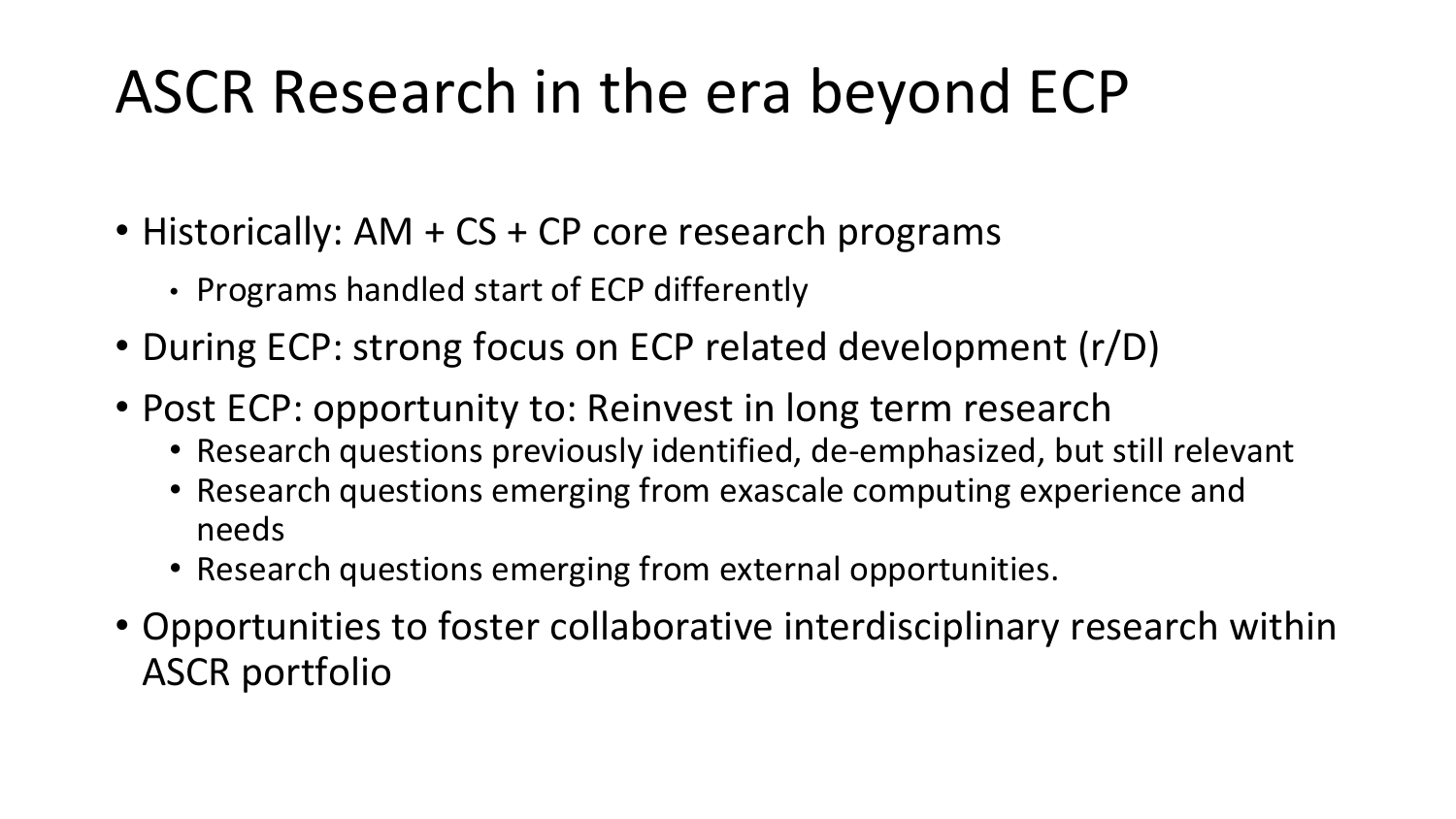### Exascale in the era beyond ECP

- Continue grow application success
- Continue nurturing software ecosystem
- Building the workforce
- Continued high connectivity of ASCR supported efforts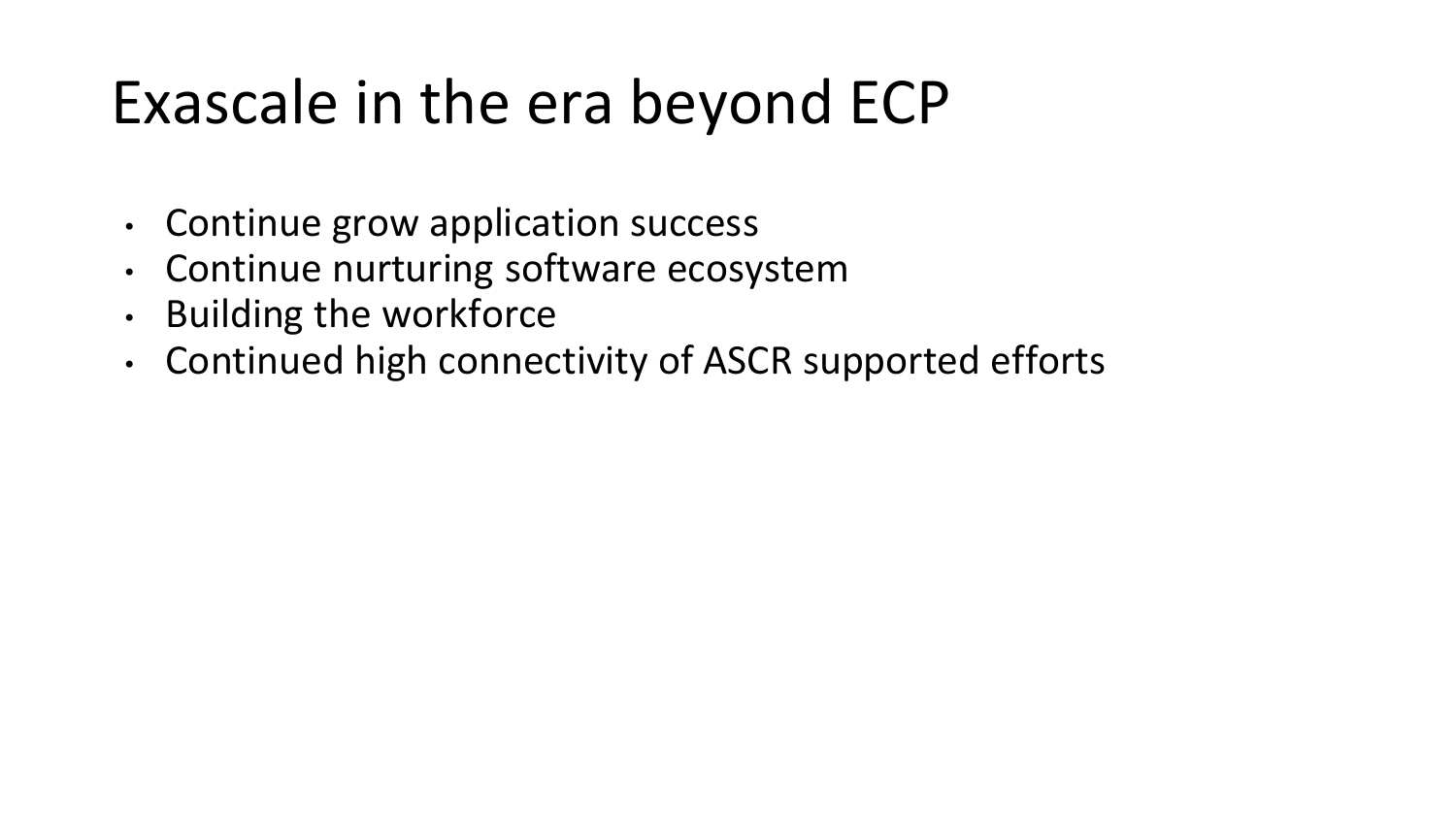# Preliminary Findings

**Overview**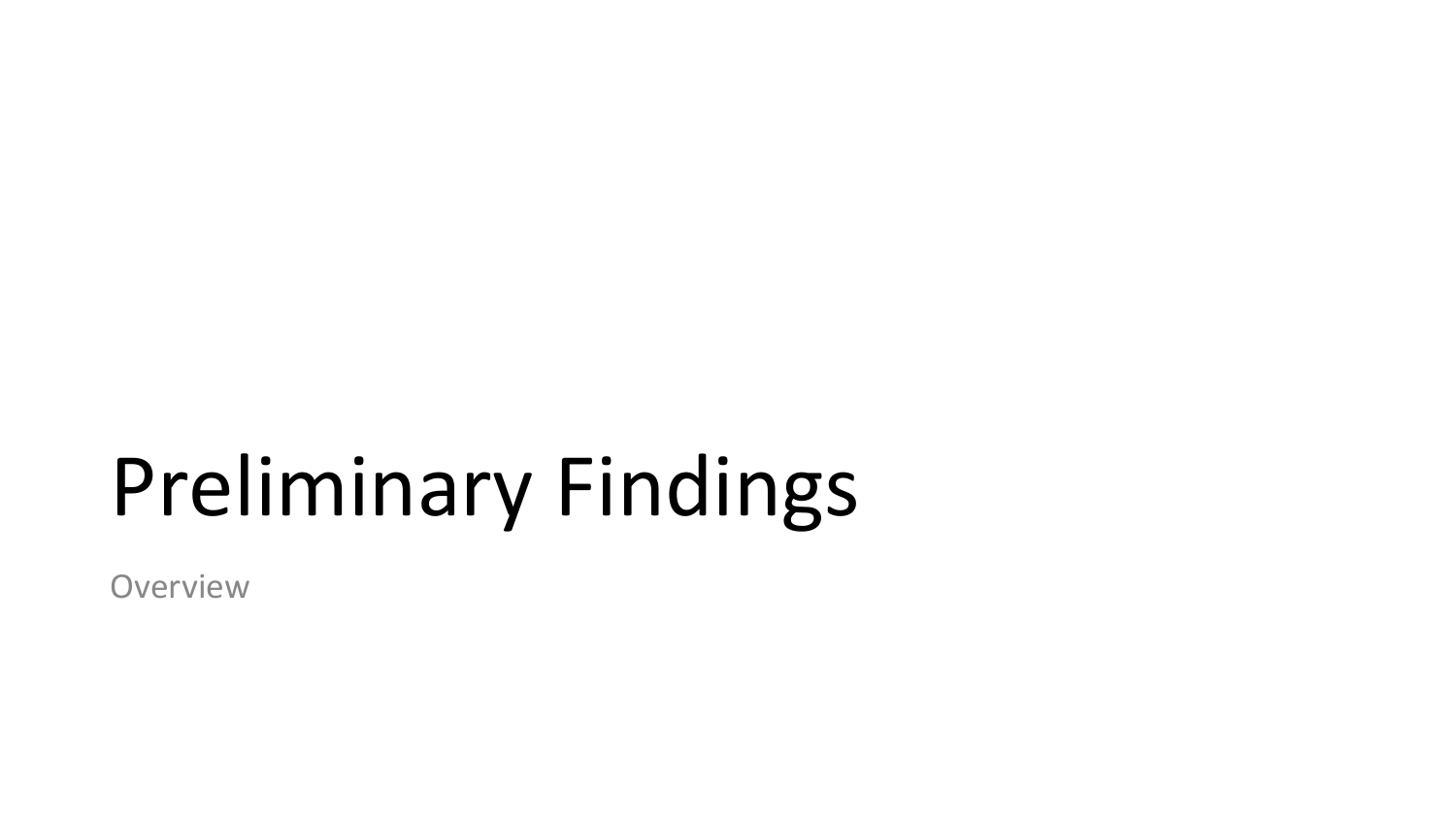#### Examine: ECP lessons for managing large collaborations

- Complex, multi-institute, multi-stakeholder development can be successful according to all stakeholders
- When DOE labs identify shared needs, they are able to
	- leverage their buying power to improve mission capability (GitLab+CI)
	- advance existing platforms to enhance both DOE and community (Jupyter)
- When DOE labs agree on shared standards, that boosts external adoption (E4S/Spack)
- Value of Agile project management: empowering experts and stakeholders to shape Sprints and execution in agile manner
- Showcased opportunities for increasing impact of future research investments (transitioning to production)
- Higher level of connectivity (cross-X) can move the needle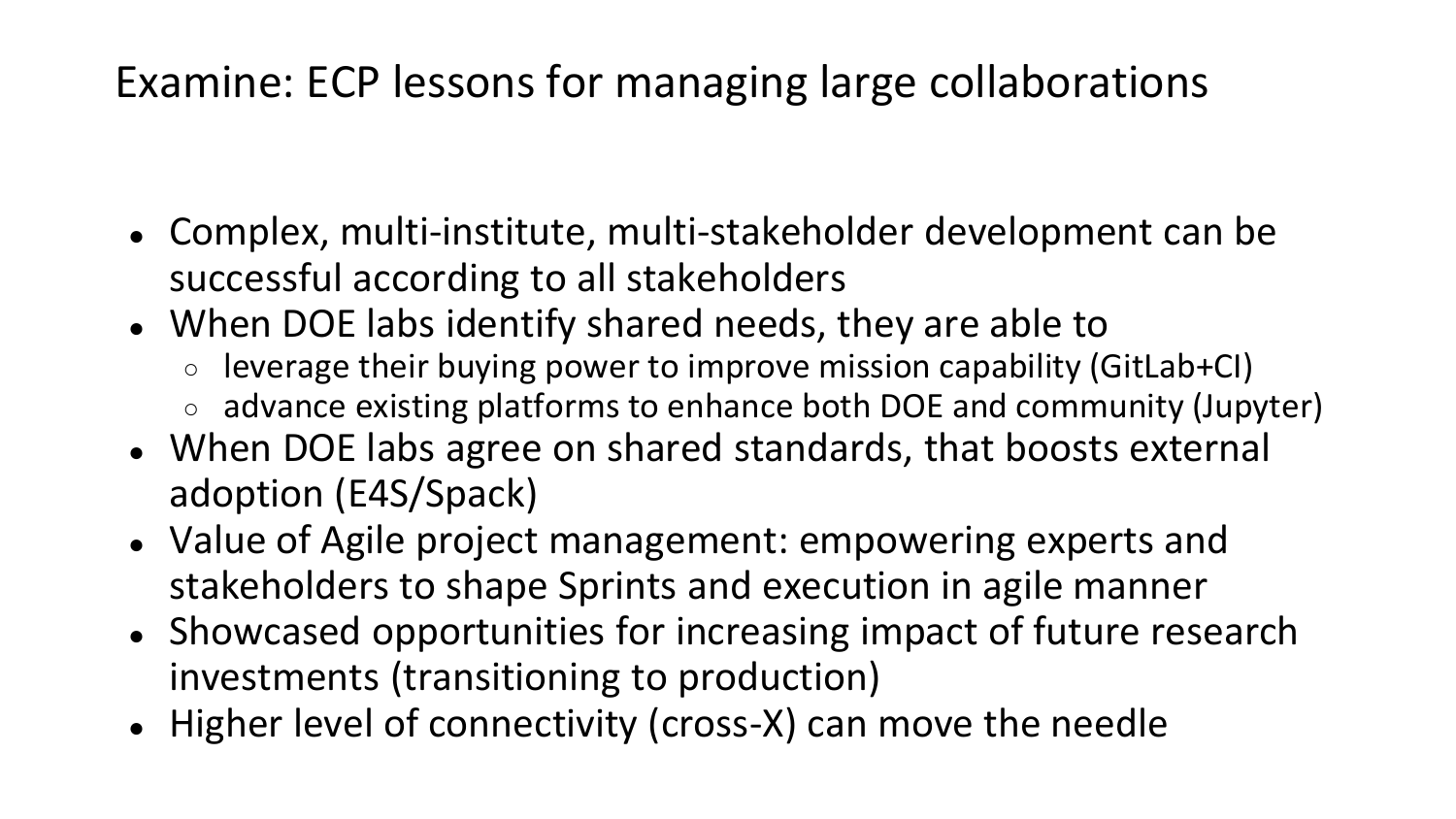#### Examine: ASCR's historic fundamental research investments

- During ECP, other AM+CS+CP investments were significantly decreased, with very disparate effects that need to be harmonized during transition.
- ECP successes were critically enabled by "seed corn" of fundamental research prior to ECP; seed corn stocks now depleted.
- ASCR's cross-cutting investments (e.g., SciDAC, CAMERA) have been very successful and there is enthusiasm for more, similar activities.
- ASCR's investments used to be sizable fraction of R&D in fields stewarded by ASCR; situation has changed (data science, GPU, AI/ML).
- Level and stability of ASCR's historic investments yielded a strong, highly skilled workforce; multiple factors have depleted key segments of the workforce and workforce pipeline.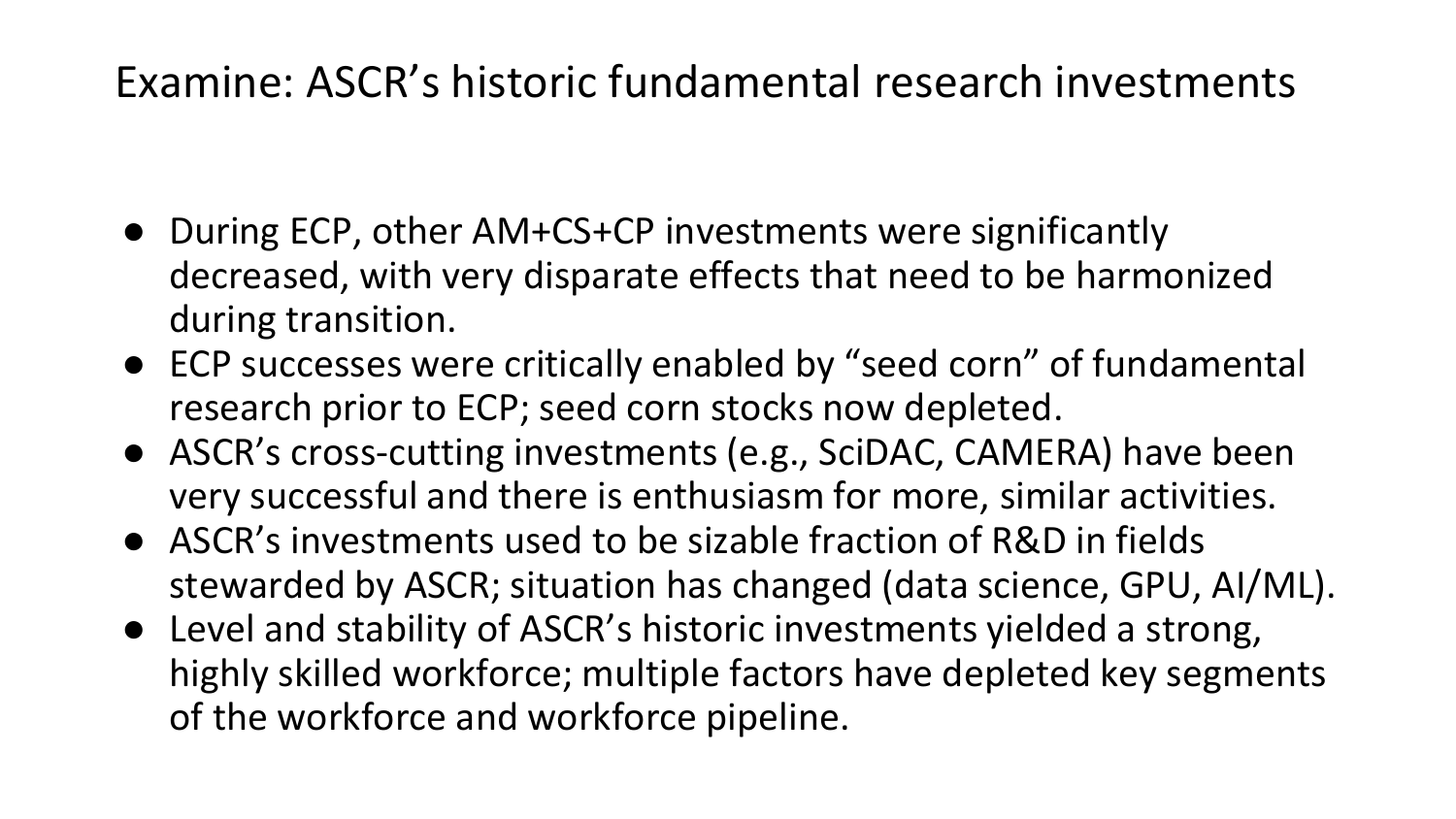#### Examine: new R&D priorities in artificial intelligence, quantum information systems, and strategic computing

- For NSCI, DOE is charged with delivering exascale capability
- For multiple new priorities, interests are driven not only by science mission but also economic considerations--hence, large investments from industry
- Significant classes of opportunities for ASCR, in basic research and:
	- Co-design expertise in era of Extreme Heterogeneity
	- Breadth and uniqueness of user facilities (used by both science+industry)
	- A trusted, non-commercially-driven partner (standards, security, stability)
- Large industry investments change the operating landscape
	- Workforce recruiting, retaining, and attracting mid-career professionals
	- Nature of leadership will be different from ASCR's leadership in HPC
	- ASCR must be more agile and responsive to external landscape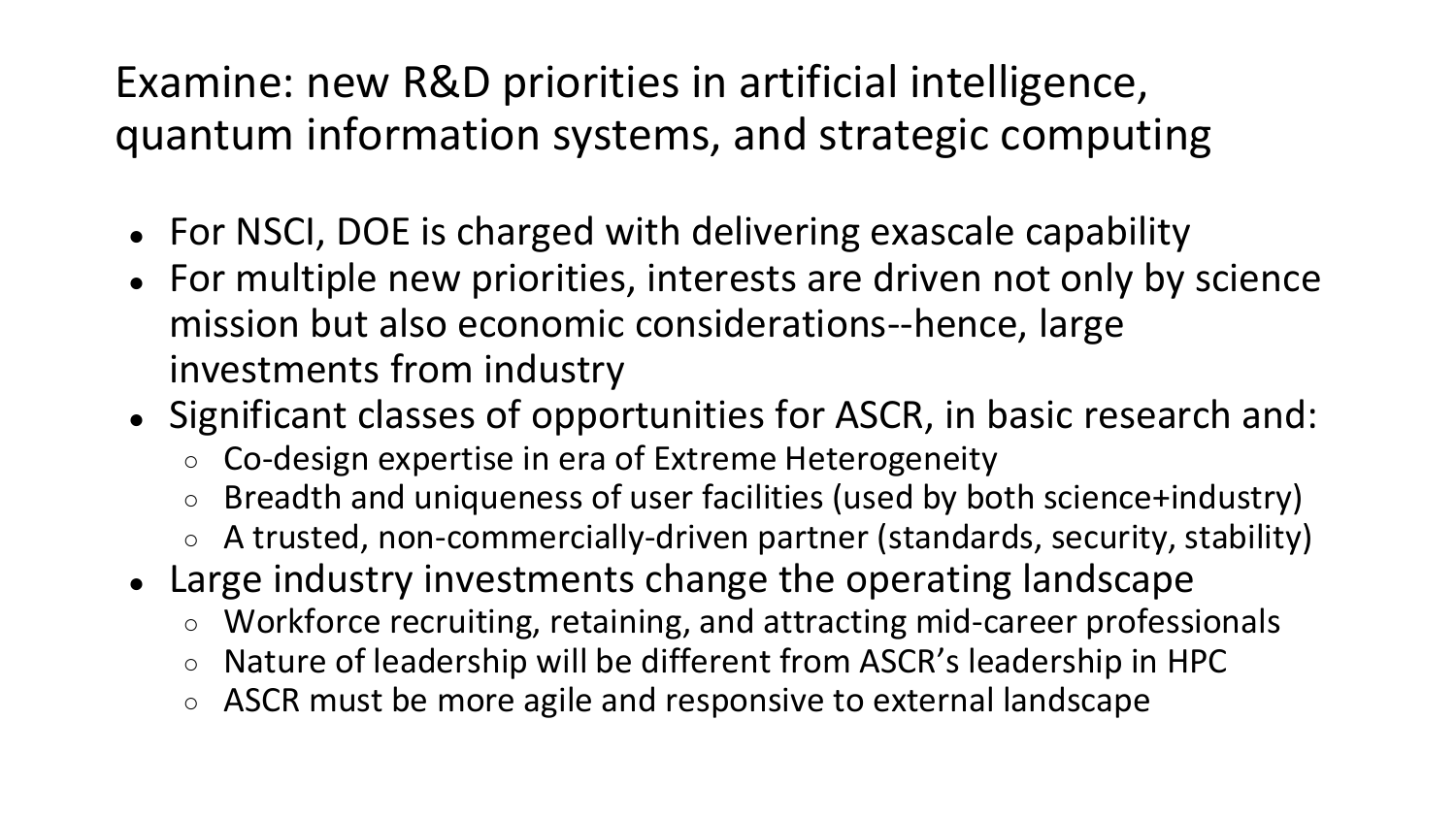# Preliminary Observations

Applications, Software Technology, Hardware Integration, Management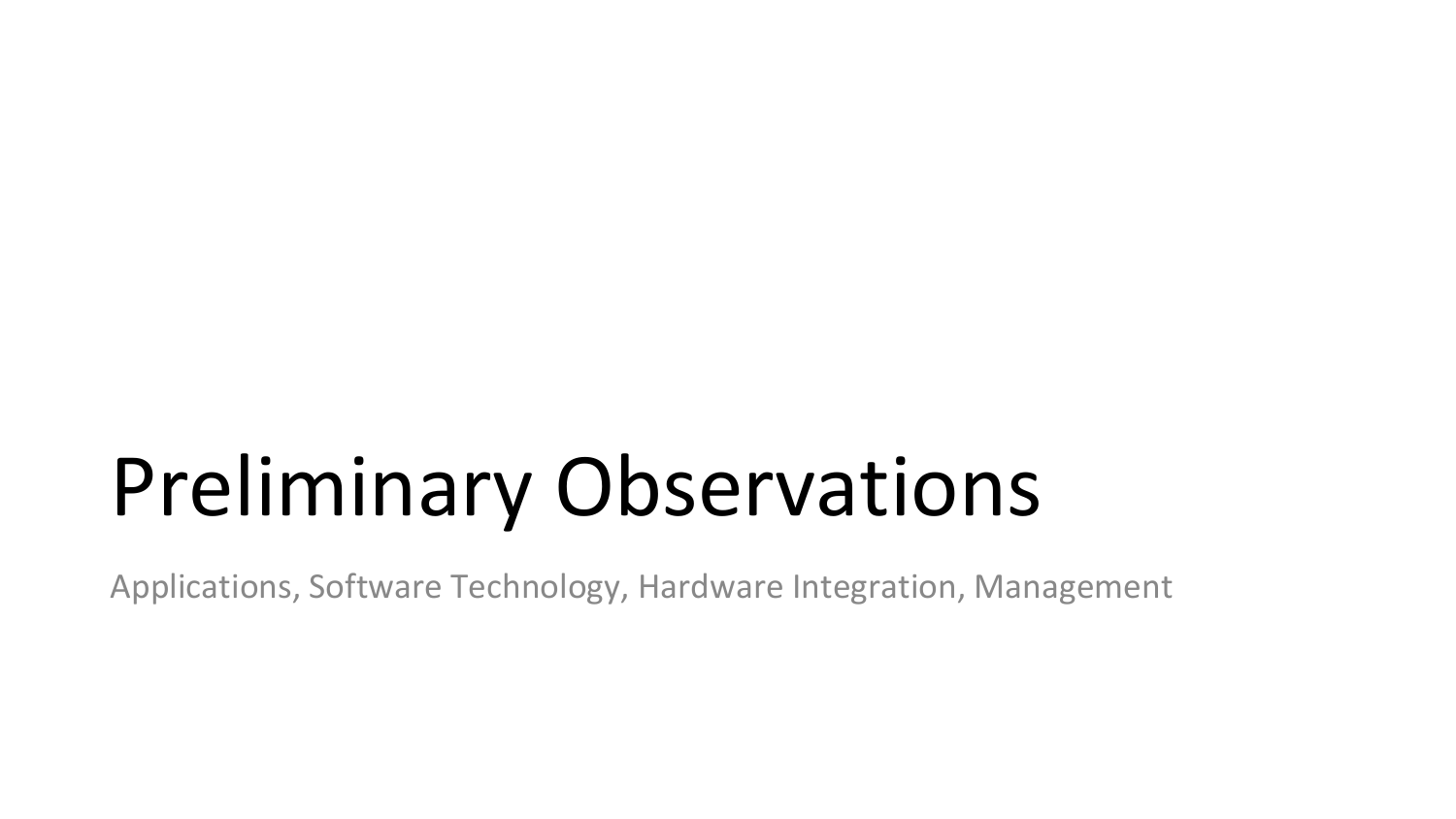#### ECP applications target national problems in 6 strategic areas

| <b>National security</b>                                      | <b>Energy security</b>                                                           | <b>Economic security</b>                                | Scientific discovery                                               | Earth system                                                      | Health care                                    |
|---------------------------------------------------------------|----------------------------------------------------------------------------------|---------------------------------------------------------|--------------------------------------------------------------------|-------------------------------------------------------------------|------------------------------------------------|
| Stockpile<br>stewardship<br>Next-generation                   | Turbine wind plant<br>efficiency<br>High-efficiency,                             | Additive manufacturing<br>of qualifiable<br>metal parts | Find, predict,<br>and control materials<br>and properties          | Accurate regional<br>impact assessments in<br>Earth system models | Accelerate<br>and translate<br>cancer research |
| electromagnetics<br>simulation of hostile<br>environment and  | low-emission<br>combustion engine and<br>gas turbine design                      | Reliable and<br>efficient planning<br>of the power grid | Cosmological probe of<br>the standard model of<br>particle physics | Stress-resistant crop<br>analysis and catalytic<br>conversion     |                                                |
| virtual flight testing for<br>hypersonic re-entry<br>vehicles | Materials design for<br>extreme environments<br>of nuclear fission               | Seismic hazard<br>risk assessment                       | Validate fundamental<br>laws of nature                             | of biomass-derived<br>alcohols<br>Metagenomics                    |                                                |
|                                                               | and fusion reactors<br>Design and                                                | Urban planning                                          | Demystify origin of<br>chemical elements<br>Light source-enabled   | for analysis of<br>biogeochemical cycles,                         |                                                |
|                                                               | commercialization<br>of Small Modular<br>Reactors                                |                                                         | analysis of protein and<br>molecular structure and<br>design       | climate change,<br>environmental<br>remediation                   |                                                |
|                                                               | Subsurface use<br>for carbon capture,<br>petroleum extraction,<br>waste disposal |                                                         | Whole-device model of<br>magnetically confined<br>fusion plasmas   |                                                                   |                                                |
|                                                               | Scale-up of clean fossil<br>fuel combustion                                      |                                                         |                                                                    |                                                                   |                                                |
|                                                               | Biofuel catalyst design                                                          |                                                         |                                                                    |                                                                   |                                                |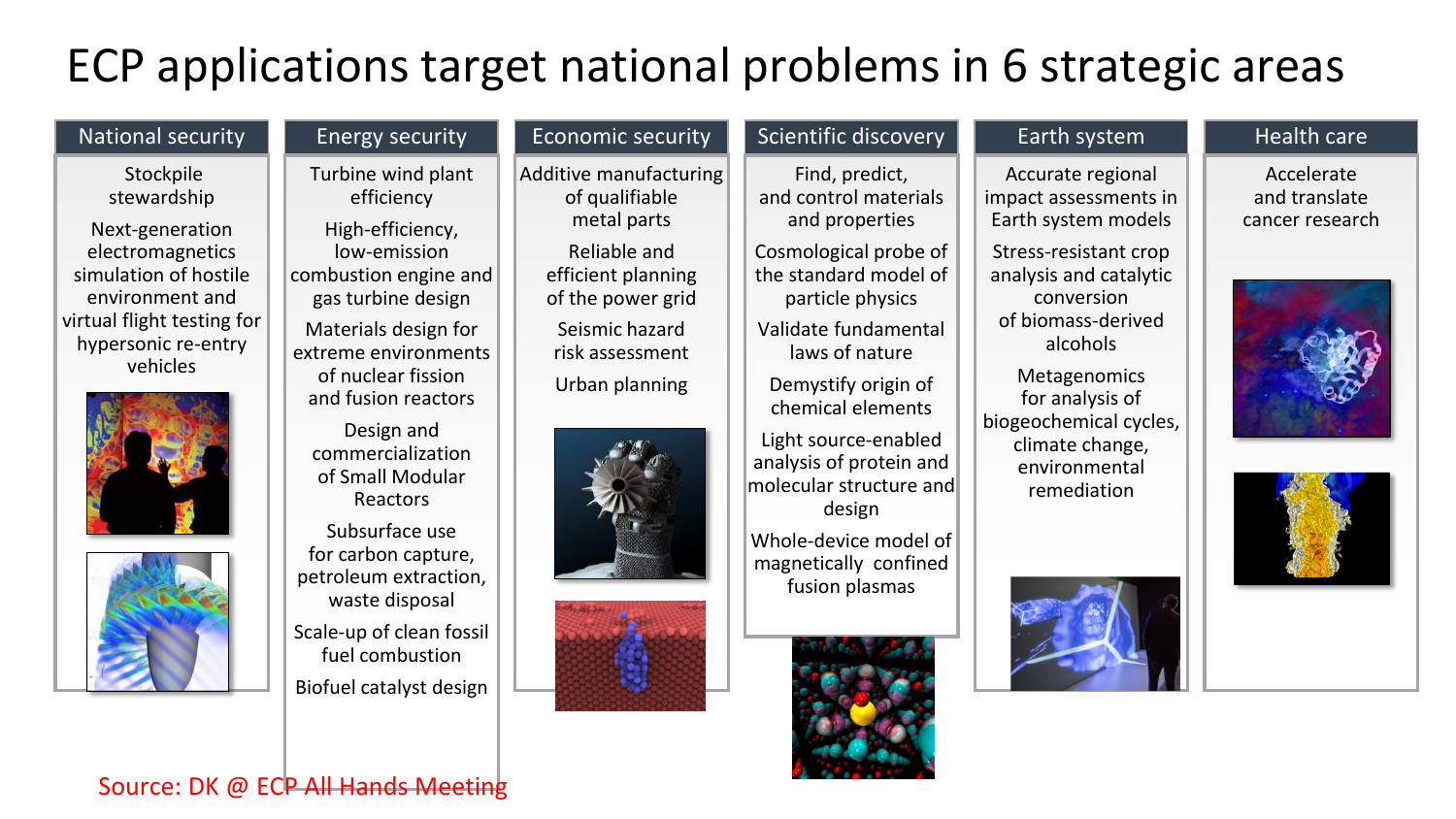#### ECP Impacts: Application Development

- AD teams are producing measurable advances in applications effectiveness
- AD teams experiences impact software and systems design
- Teams are interdisciplinary and link researchers/ algorithms, software, hardware context, in co-design (development).
- Progress is visible both inside ECP/ASCR and to science collaborators in DOE/SC and beyond.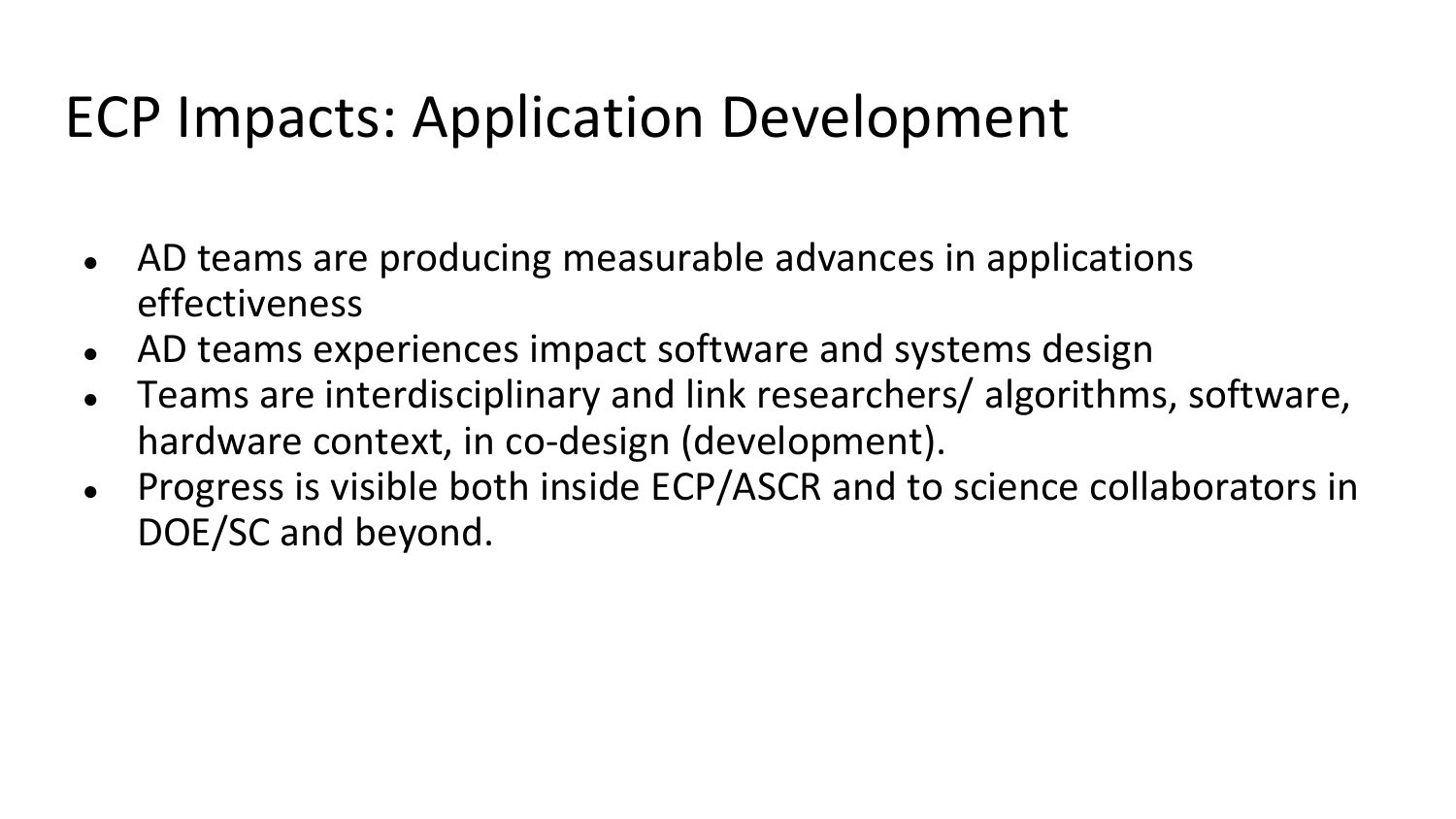#### ECP Lessons: Application Development

- Highly coordinated and integrated application development with software co-design is a powerful paradigm.
	- Shared goals from applications and developers ⇒ shared responsibilities.
	- Strong team/leader awareness of overall progress.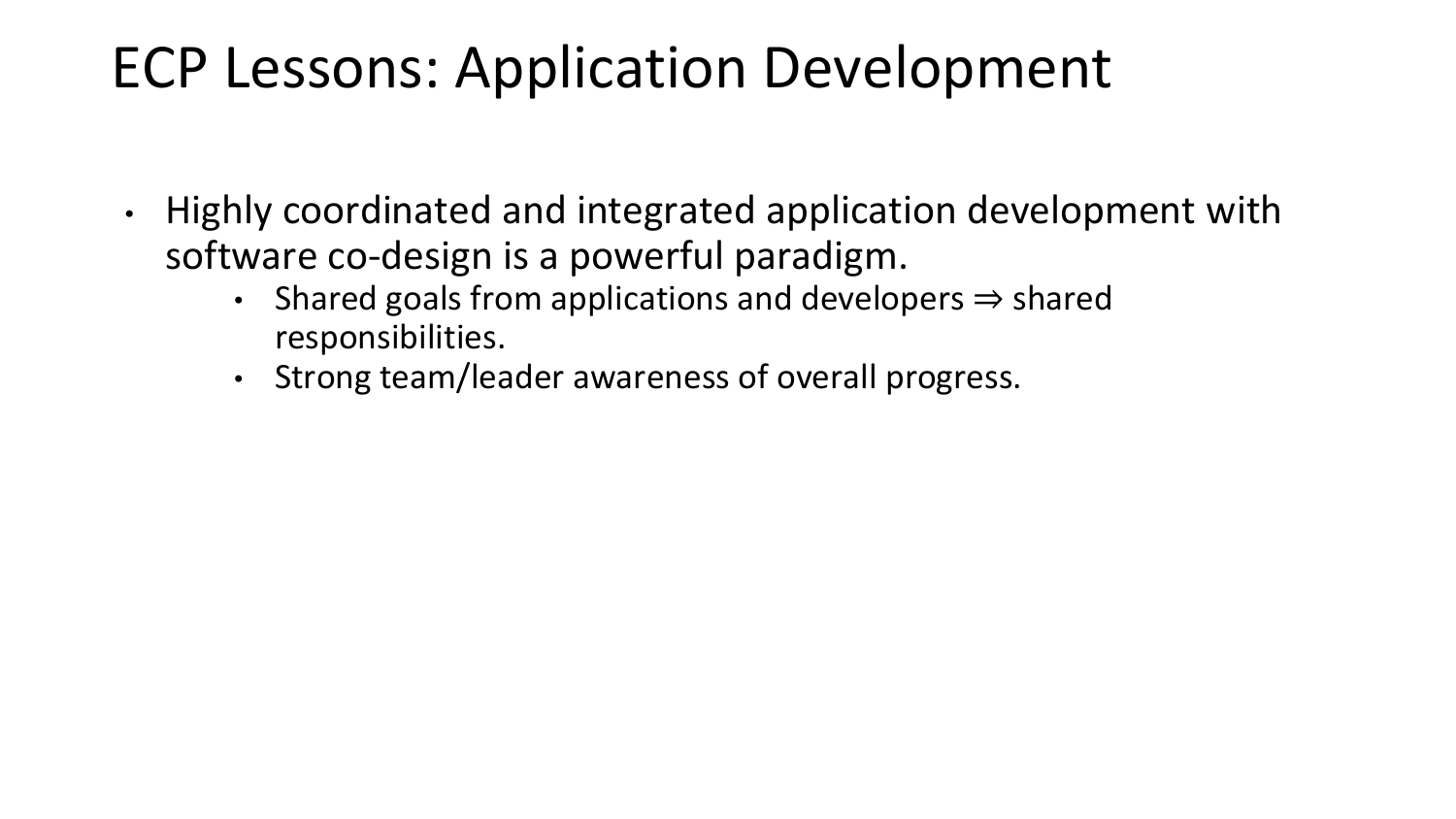#### ECP Impacts & Lessons: Software Technology

- Early success of software development kit (SDK) for math libraries resulted in robust libraries that are usable by greater community, e.g., Extreme-Scale Scientific Software Stack (E4S)
- SDK approach extended to all software technology areas which will result in long-term acceptance and use by HPC community
- These will need to be sustained beyond ECP.
- ECP software technology products primarily based on past ASCR research; new medium/long term research needed to address needs of future hardware generations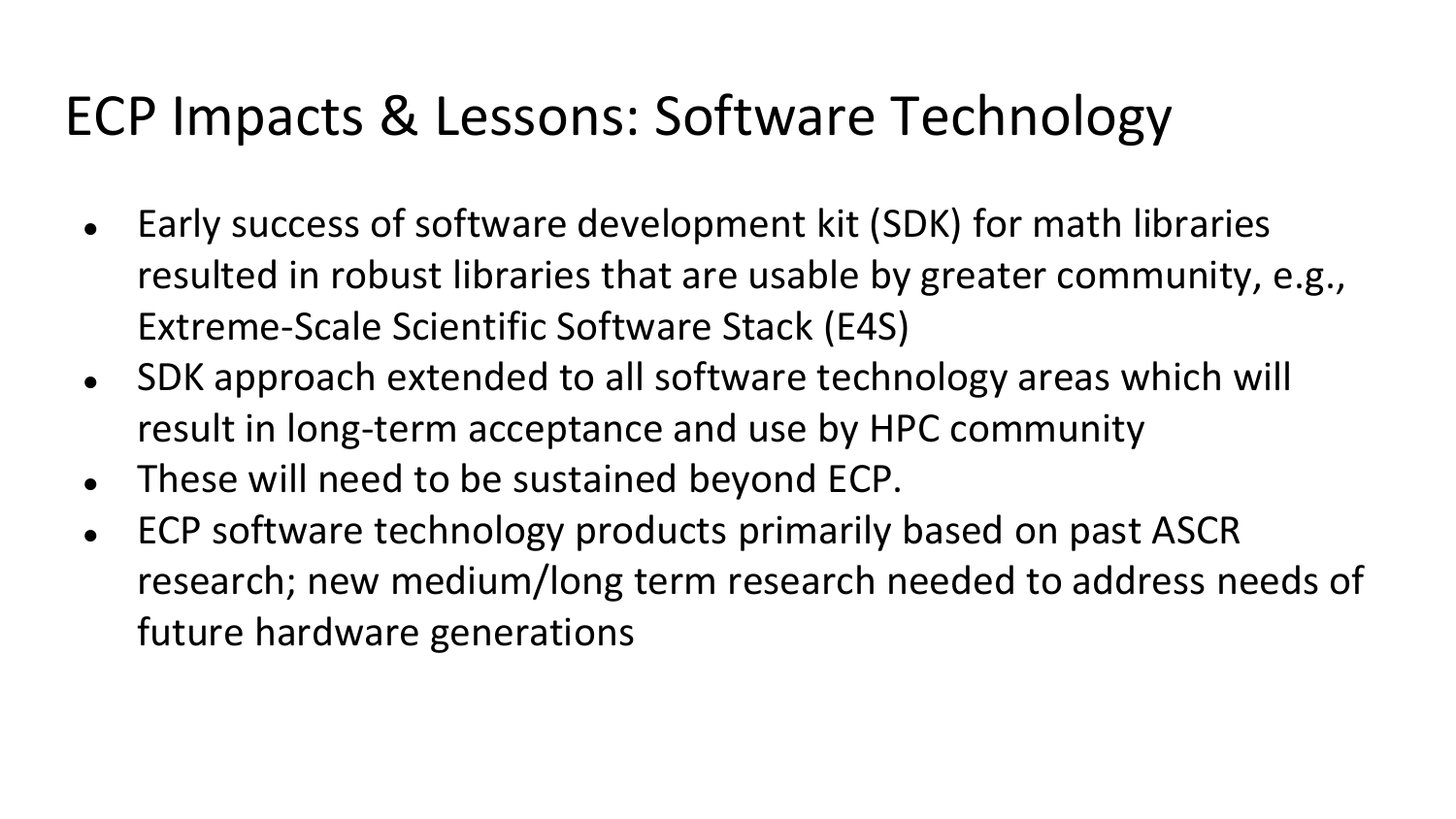#### ECP Impacts and Lessons: Hardware & Integration

- ECP hardware activities collaborated with industry and facilities.
- Increased industry attention and collaboration through Xforward programs.
- Developed workable NDA processes for protecting critical vendor IP
- Extreme Heterogeneity and architectures require continuous integration.
- Close coordination of software technology with facilities yielding significant benefits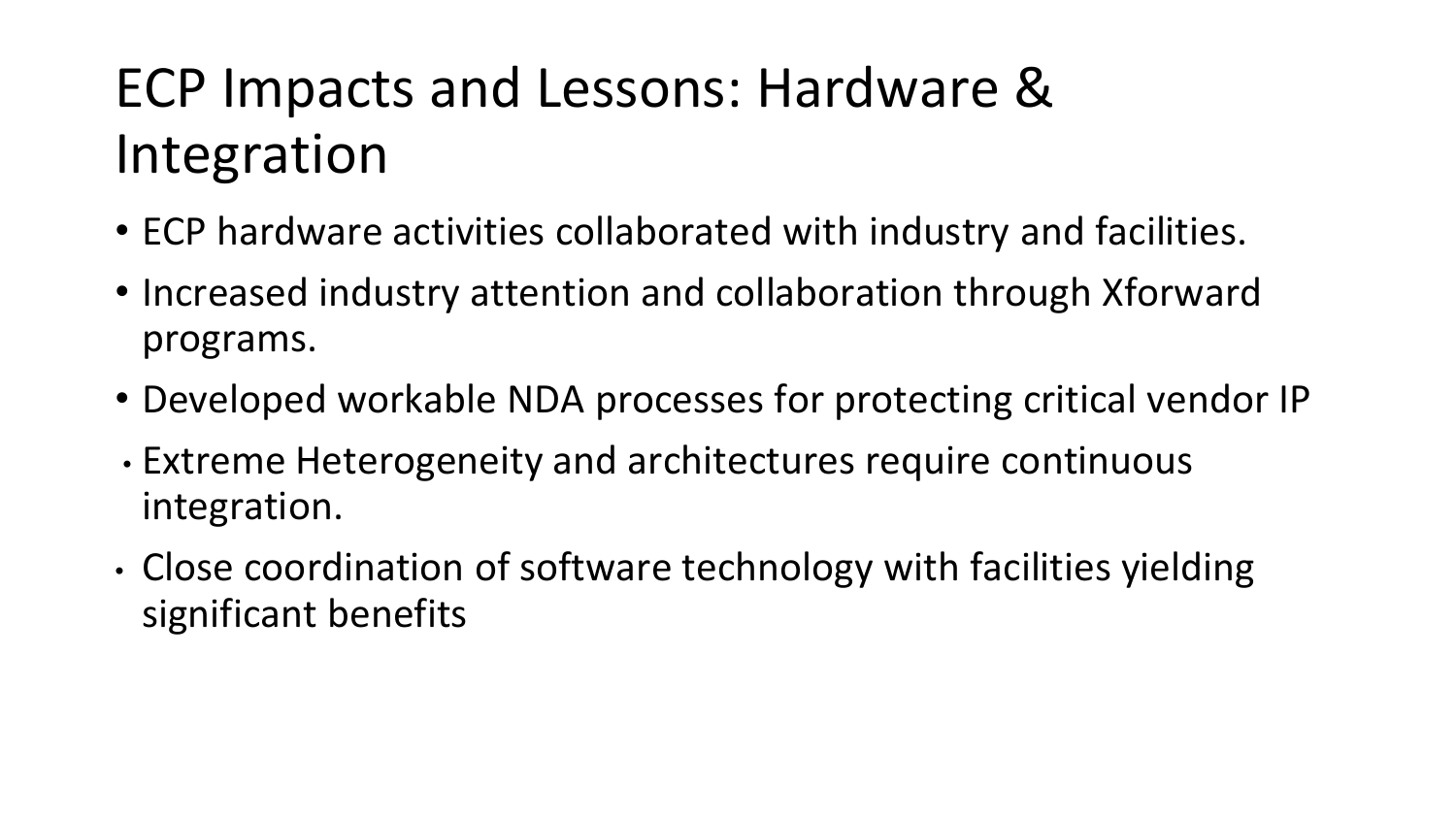#### Project Management

- O 413.3B framework for management was skillfully adapted to ECP.
- Comment: L3 leadership world class, exert technical and management leadership.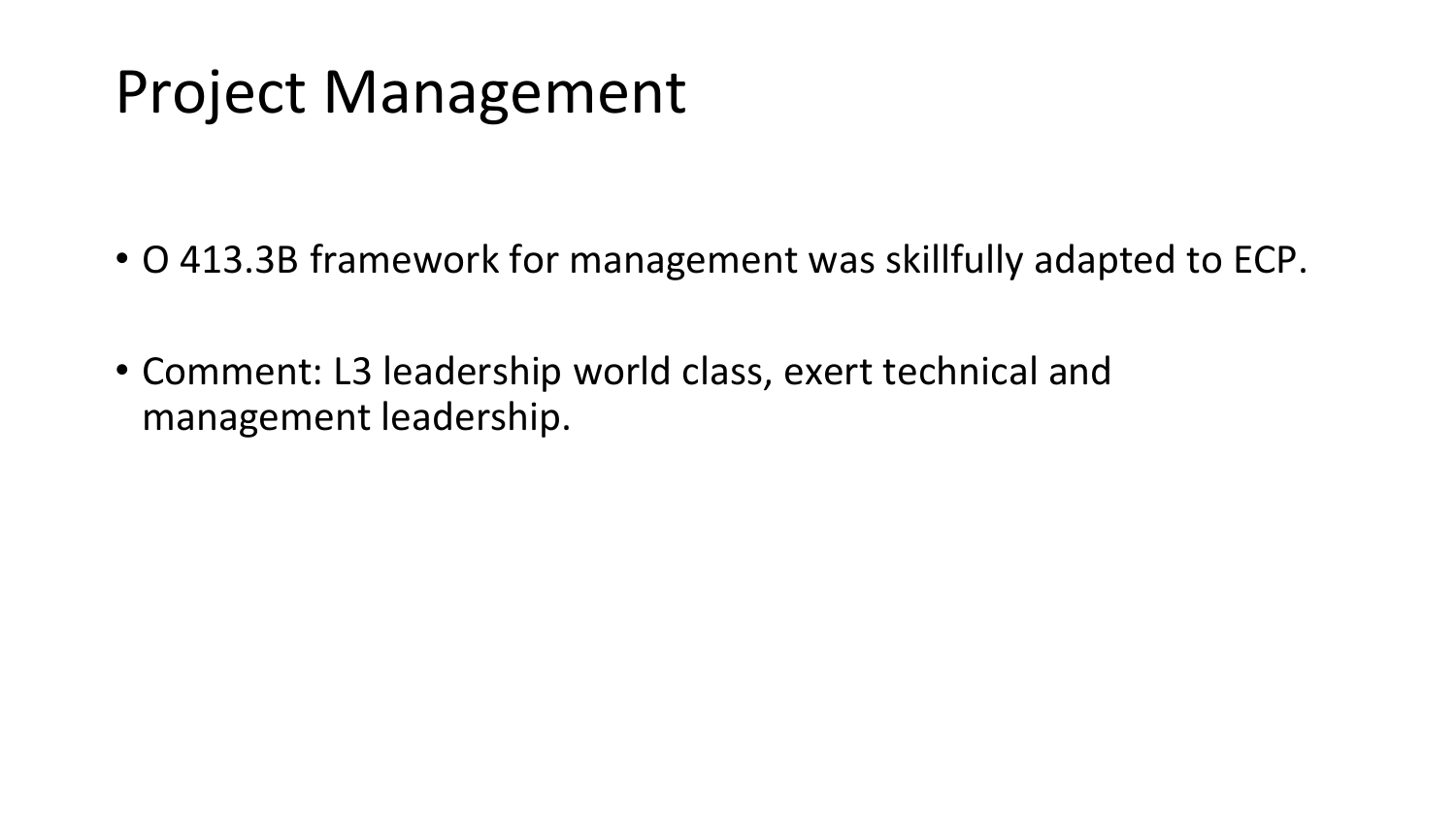### ECP Impacts and Lessons: Management, Collaboration & Culture

- Agile (Scrum) very successful for ECP, for software and management
- Transparency and trust successful and valuable
- Software engineering (continuous integration, containers, ...) also successful
- Strong sense that this culture, methodology, for research should be continued and expanded.
- Need to expand participation to the broader community (academics, hardware vendors, ISV, small business)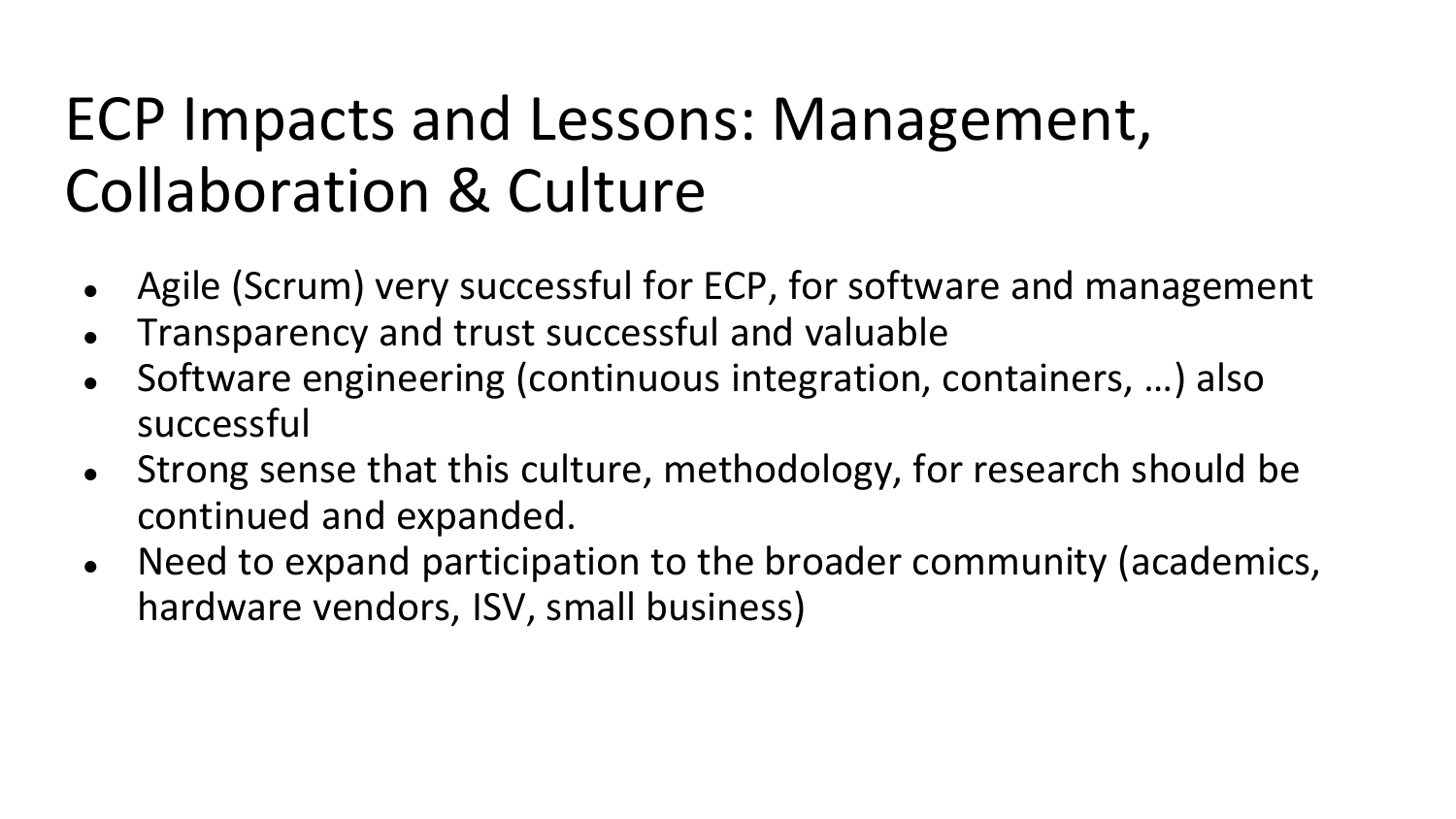#### ECP Impacts and Lessons: Ecosystem

- ECP created an ecosystem:
	- Work with industry: Xforward programs
	- Application Teams for co-design
	- Systematic Software Technology infrastructure
	- Culture of collaboration
	- Value of interdisciplinary collaboration
	- Importance of trust among arms of ECP activities (ST,HI,AD)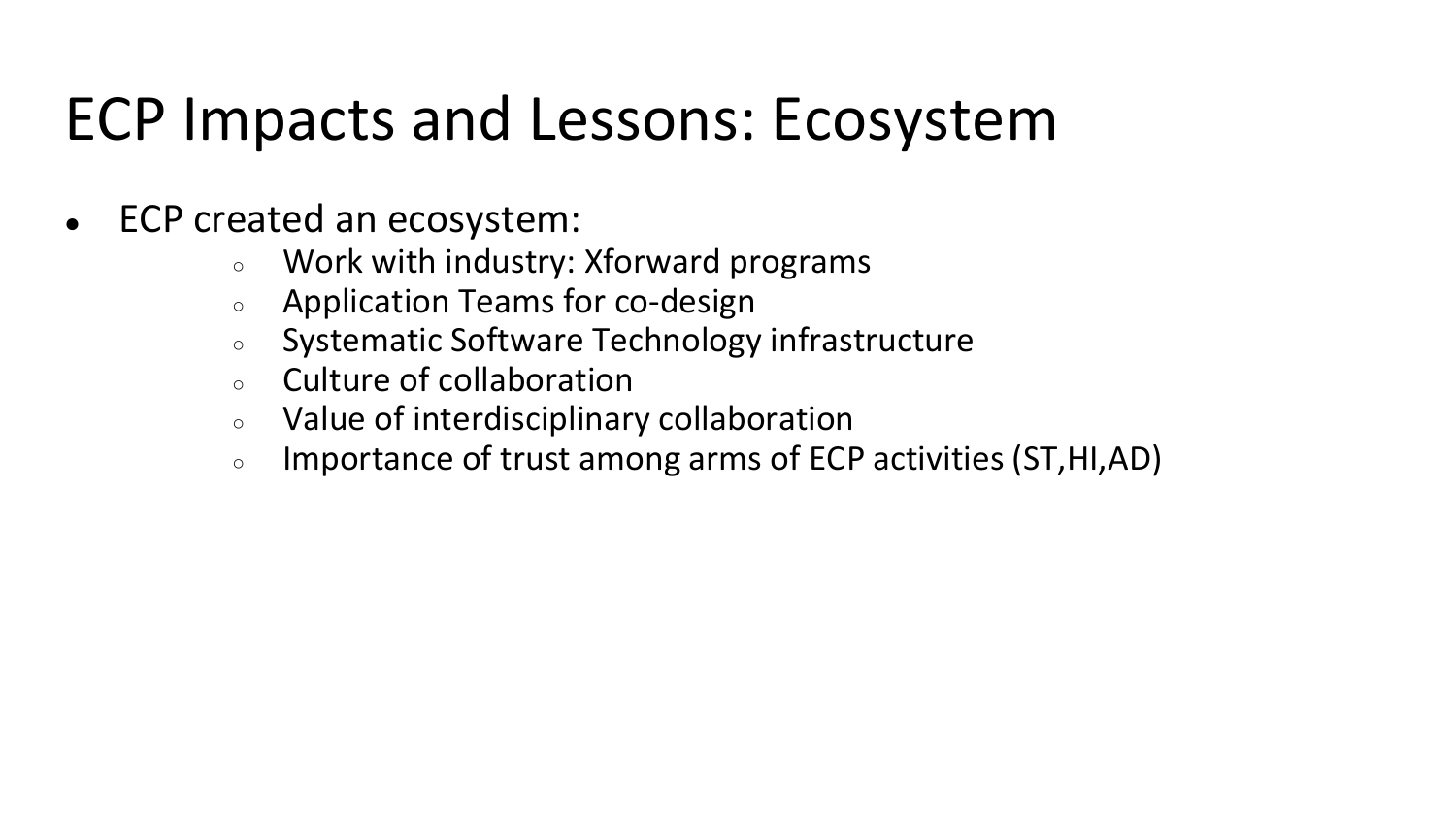## ASCR Research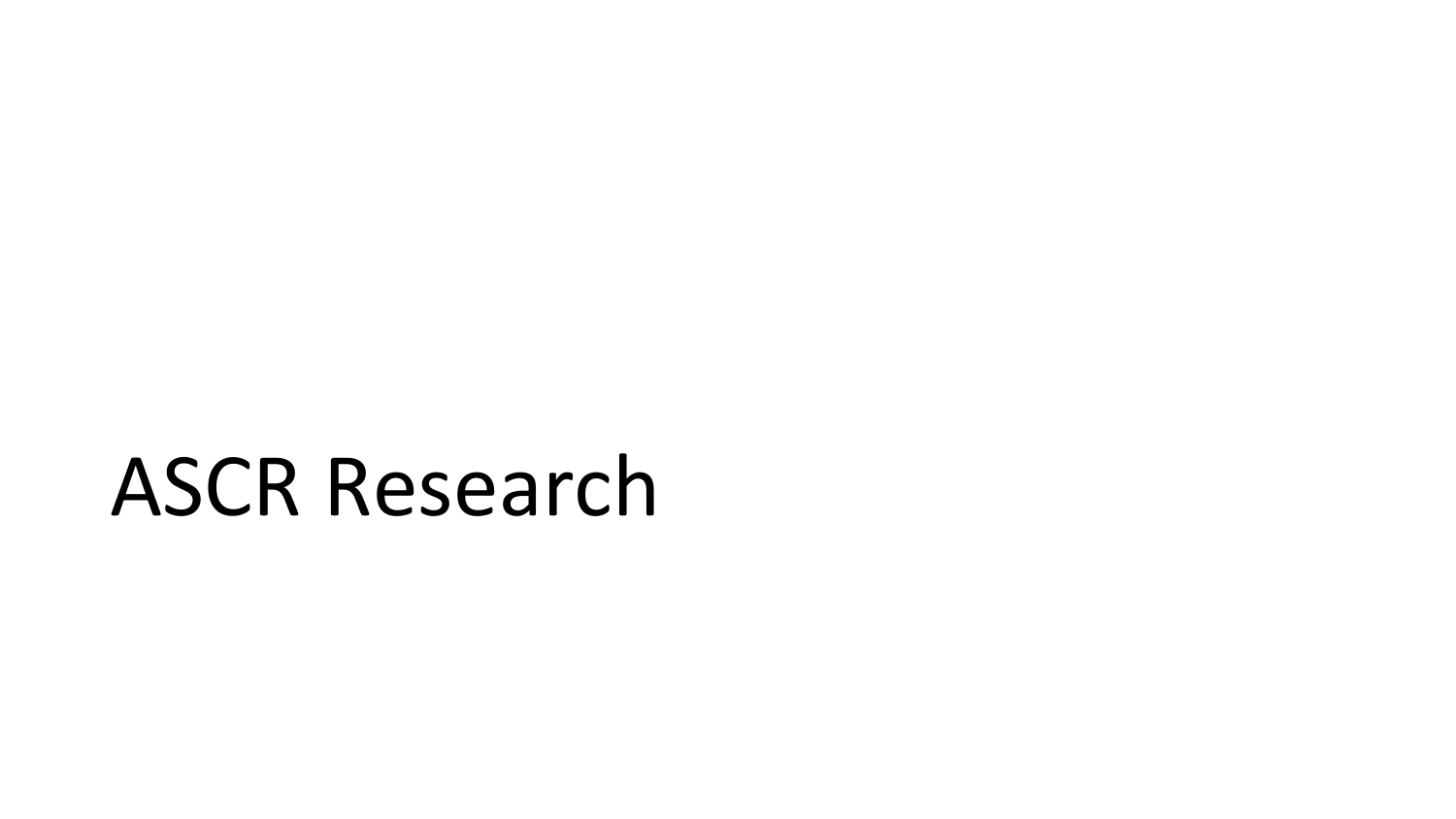## Status of AM Research

- Previously identified, still relevant
	- Exascale Applied Math (Hittinger/Dongarra, 2014), minus components funded under ECP
	- Challenges underlying MMICCS, SciDAC, RESS, UQMEESS
- Identified during ECP
	- Are there any reports/notes on this? We have discussed our expectation that there are important pieces here…
	- Exascale Applied Math report highlighted systems opportunities for AM
- Emerging independently of ECP
	- Data-driven approaches (e.g. in UQ and for modeling)
	- SciML identifies numerous AM challenges (Baker, 2019)
	- Math / software stack for post-Moore extreme heterogeneity
	- Scalable algorithms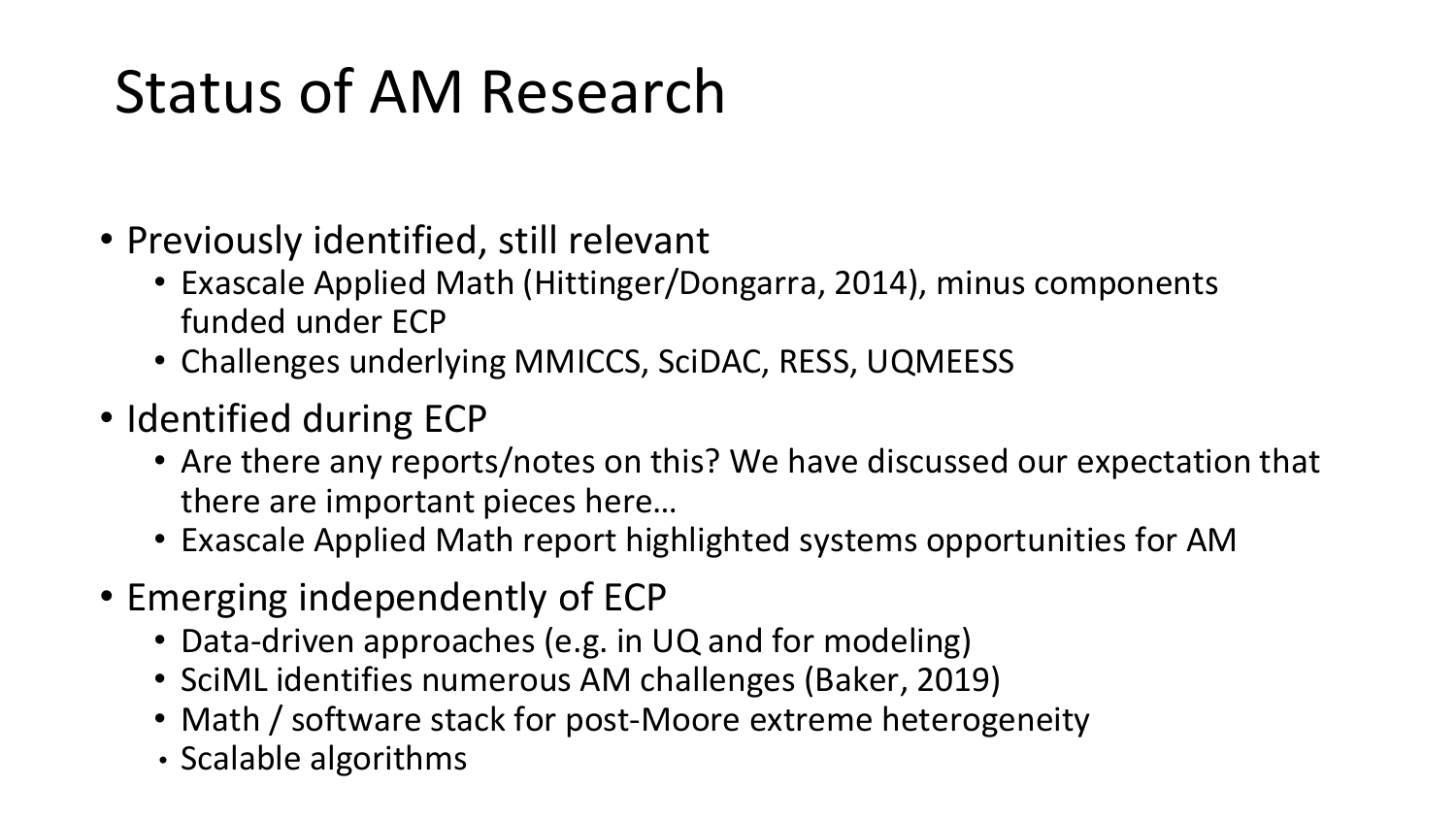### Status of CS Research

- Diverse performers in exascale (X-Stack, systems, …) halted and defunded to take funds for ECP ("hollowed out" "butt end of difficult conversations")
- Forward looking reports
	- Extreme heterogeneity
	- Correctness
	- Other DOE panel reports here
	- Networking and large scale distributed workflows
- Recognized need by ECP and broader CS community for critical long term research investment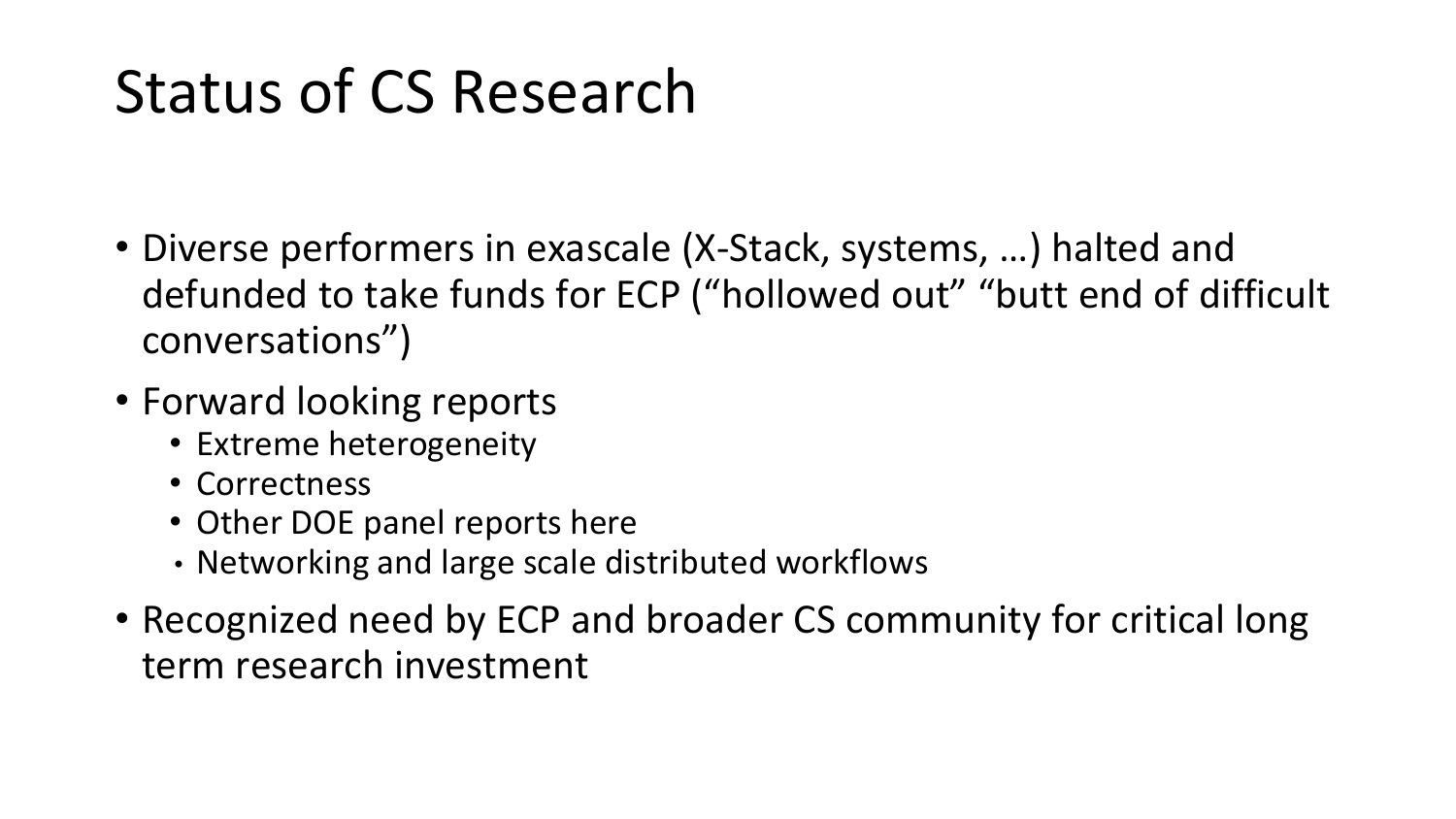#### Reinvigorating Long Term CS Research

- Recent reports on CS research needs and priorities
	- Report of the HPC Correctness Summit, DOE, Jan 25-26, 2017
	- Extreme Heterogeneity 2018 Workshop, January 23-25, 2018
	- Future HPC Capabilities, ASCAC, March 20, 2019
- Example areas/topics identified
	- Improve programmer productivity: expressive programming models, intelligent, domain-aware compilers, certified software
	- Enable reproducible science: validation methods for non-deterministic architectures, detection and mitigation of faults/errors
	- Facilitate data management, analytics and workflows: adapting workflows through machine learning approaches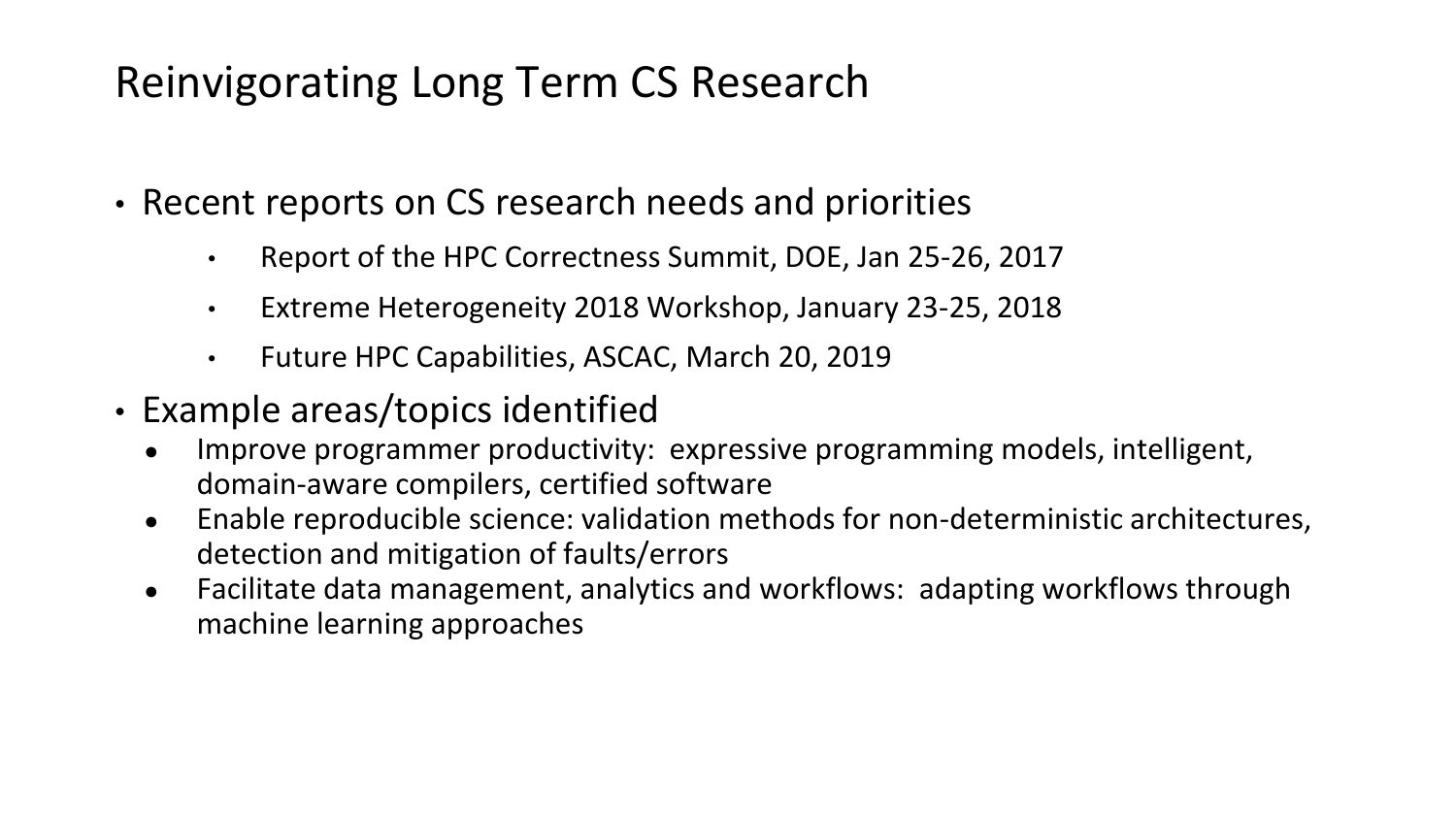#### Examples of key new future research questions

• Success of CAMERA and other edge to LCFs/NERSC examples, e.g. high energy physics, point to spectrum of computing from edge (sensors) to exascale and beyond - these come with a multitude of research challenges including mathematics and computer science research, algorithms, software technologies, networking, and workflows.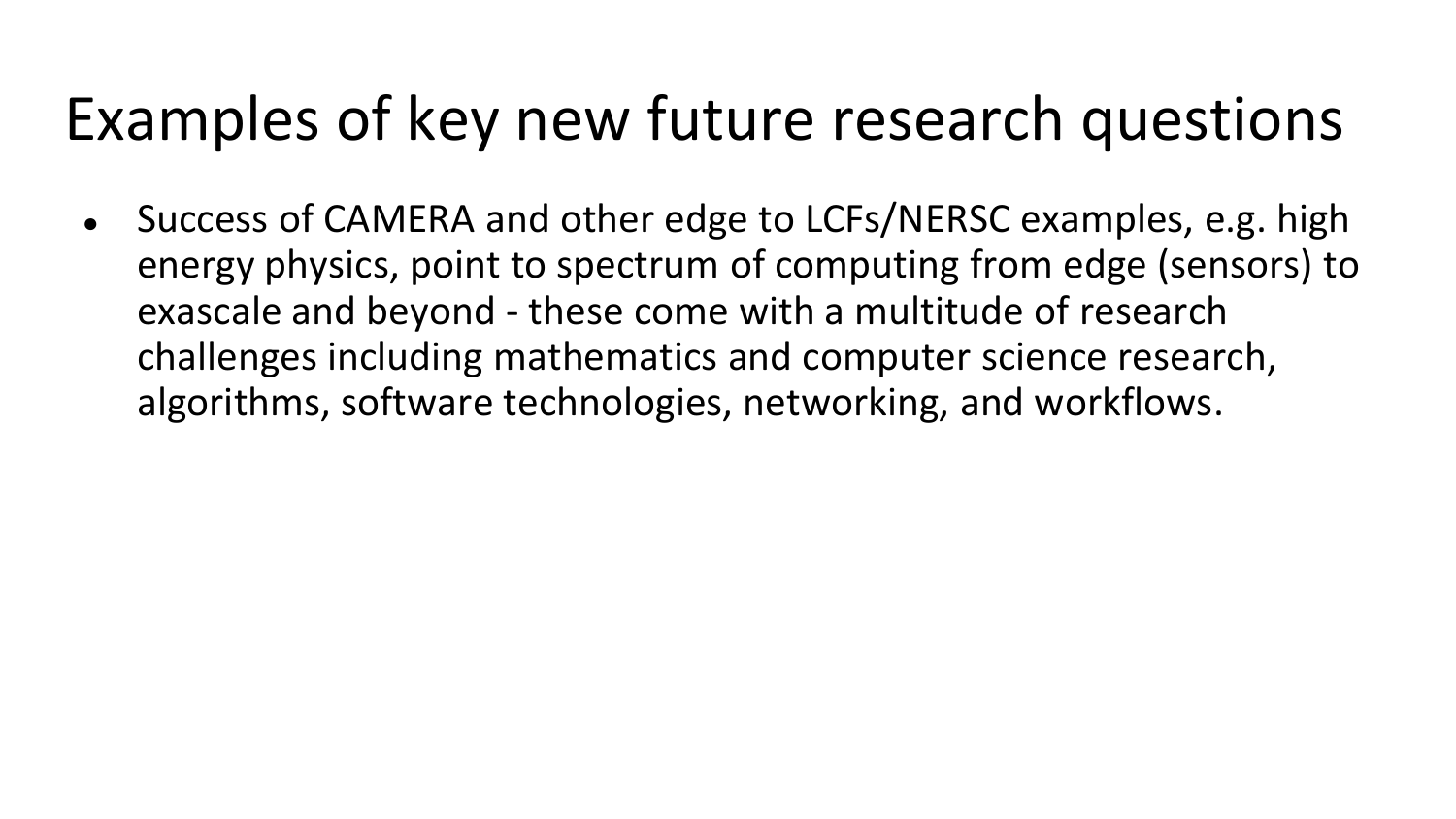### New Major Cross Disciplinary Areas

- Quantum Computing
	- Collaboration across SC (and beyond)
- AI/ML for Science
	- Active medium/long term reasearch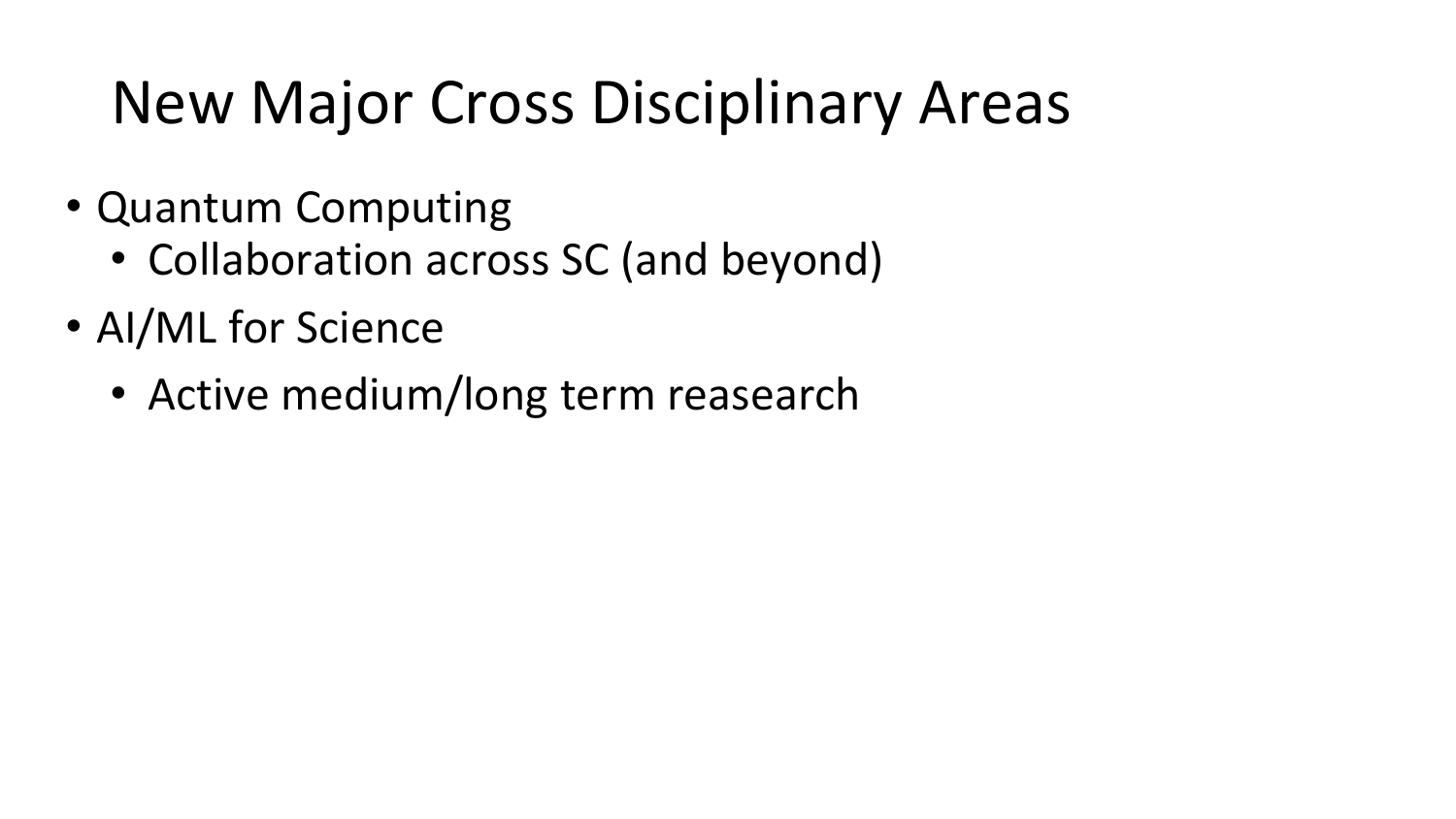## **Workforce**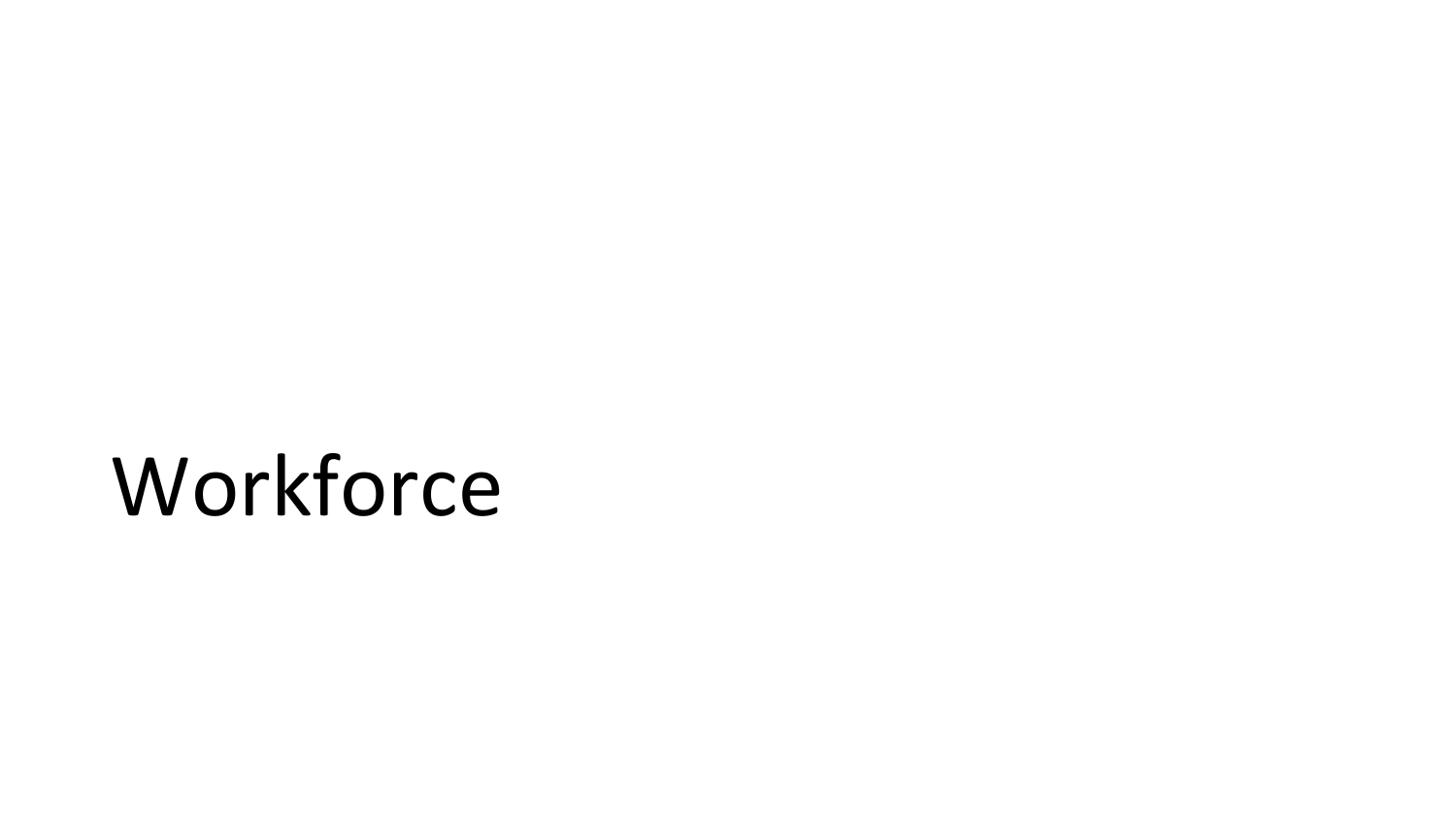### Developing the Workforce: ECP impacts

Positive impacts center on building ties and trust between DOE/SC/ASCR communities, in large part through collaborative delivery of high-quality results.

Challenges center on pipeline strength at multiple stages:

- Reduced direct university engagement
- Some hiring has centered on dev-focused, not research-focused, individuals
- Limited opportunities for early career researchers to build independence/experience with blue sky, high-risk high-reward research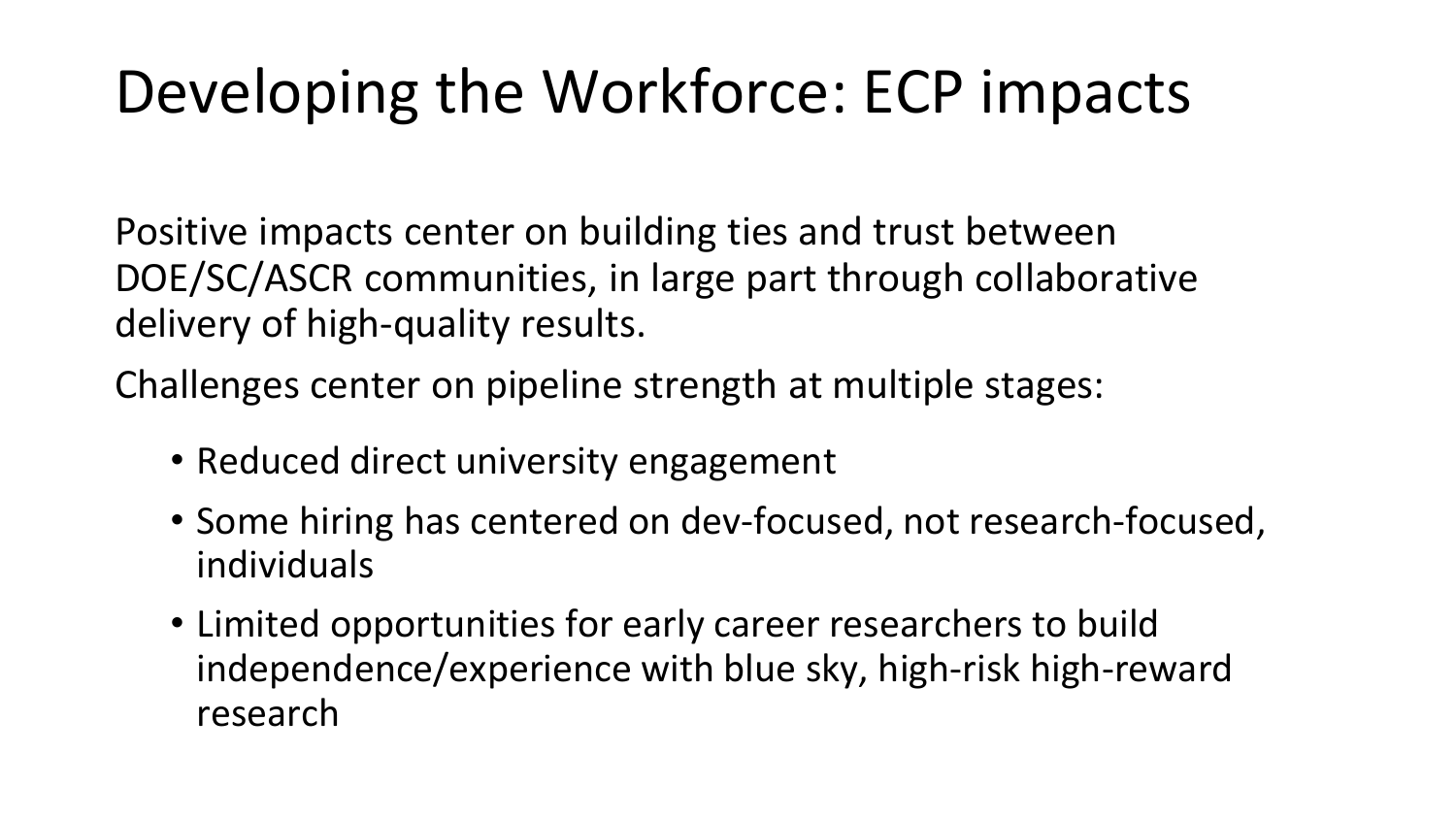## Developing the Workforce: Keeping ASCR at the forefront

- DOE mission is compelling and a source of pride to workforce. Keeping this highly visible will be important.
- University->lab pipeline is important and has diminished during the current era.

Vision: the labs are able to capitalize on the overall R&D&D ecosystem, in an agile way, by bringing in industry/university talent at all levels as are needed, whether for project leadership or domain expertise.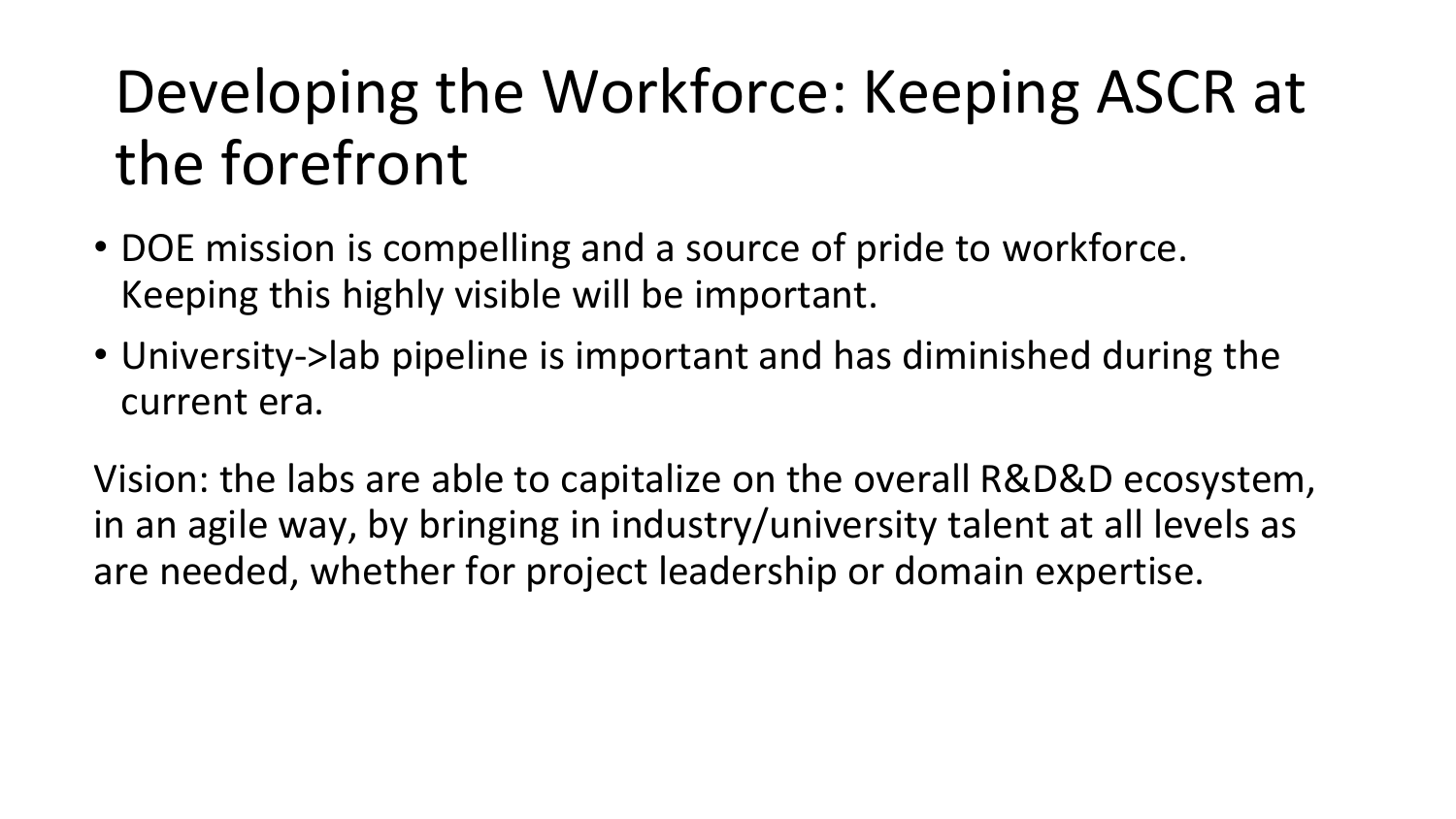#### Observations on the structure of programs and projects

- Labs working in common purpose gitlab. Jupyter
- Transition plans for projects (near term research/Dev)
- Interdisciplinary
- Tighter research/facility integration
- SciDAC like models, Centers (NNSA like PSAP?)
- Planting Seeds vs Garden vs Farm?
- Diversity of performers (academia, vendors)
- Foster high level of connections
- Collaboration National and International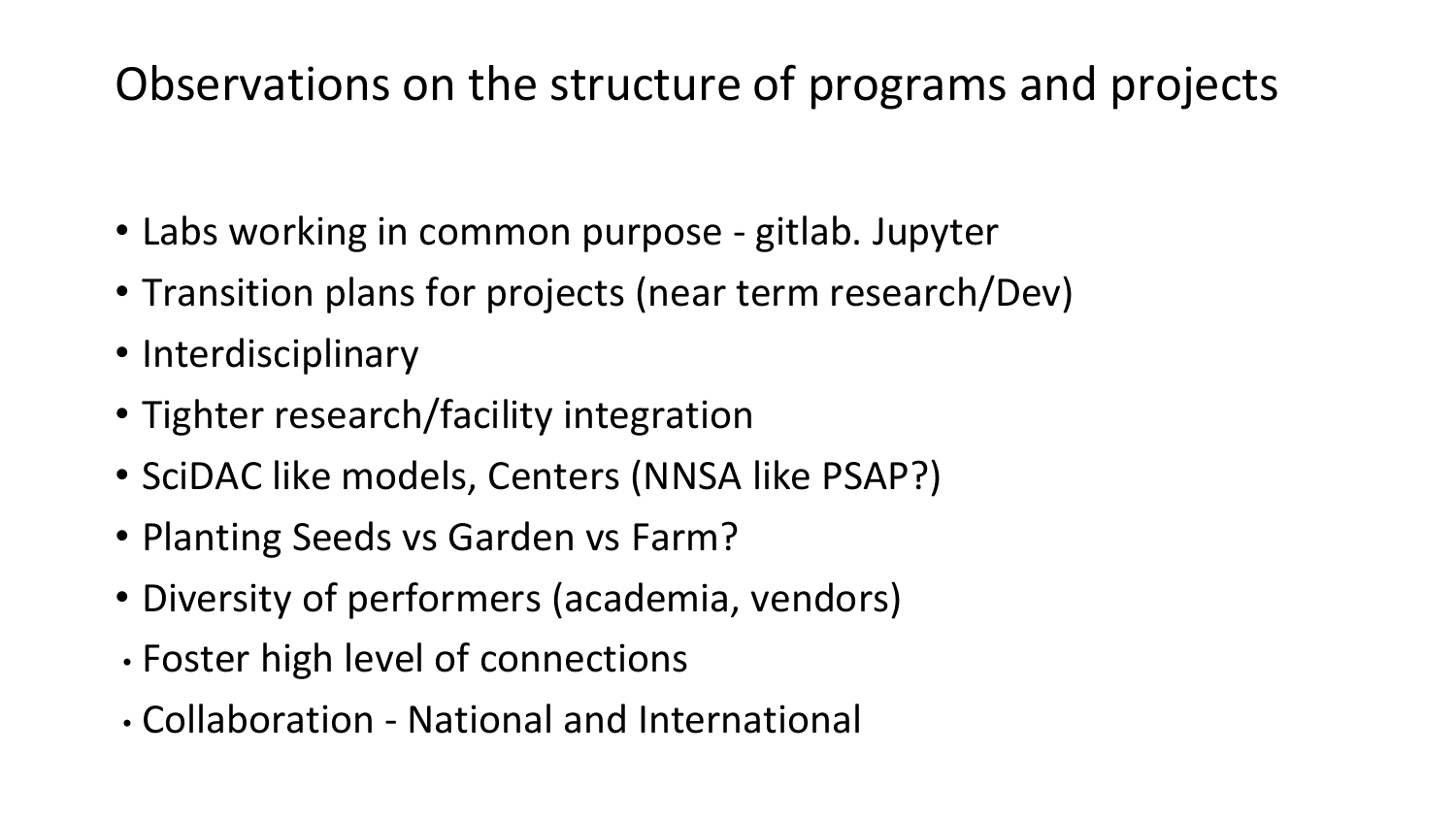#### Additional Questions and Discussion

What about recommendations?